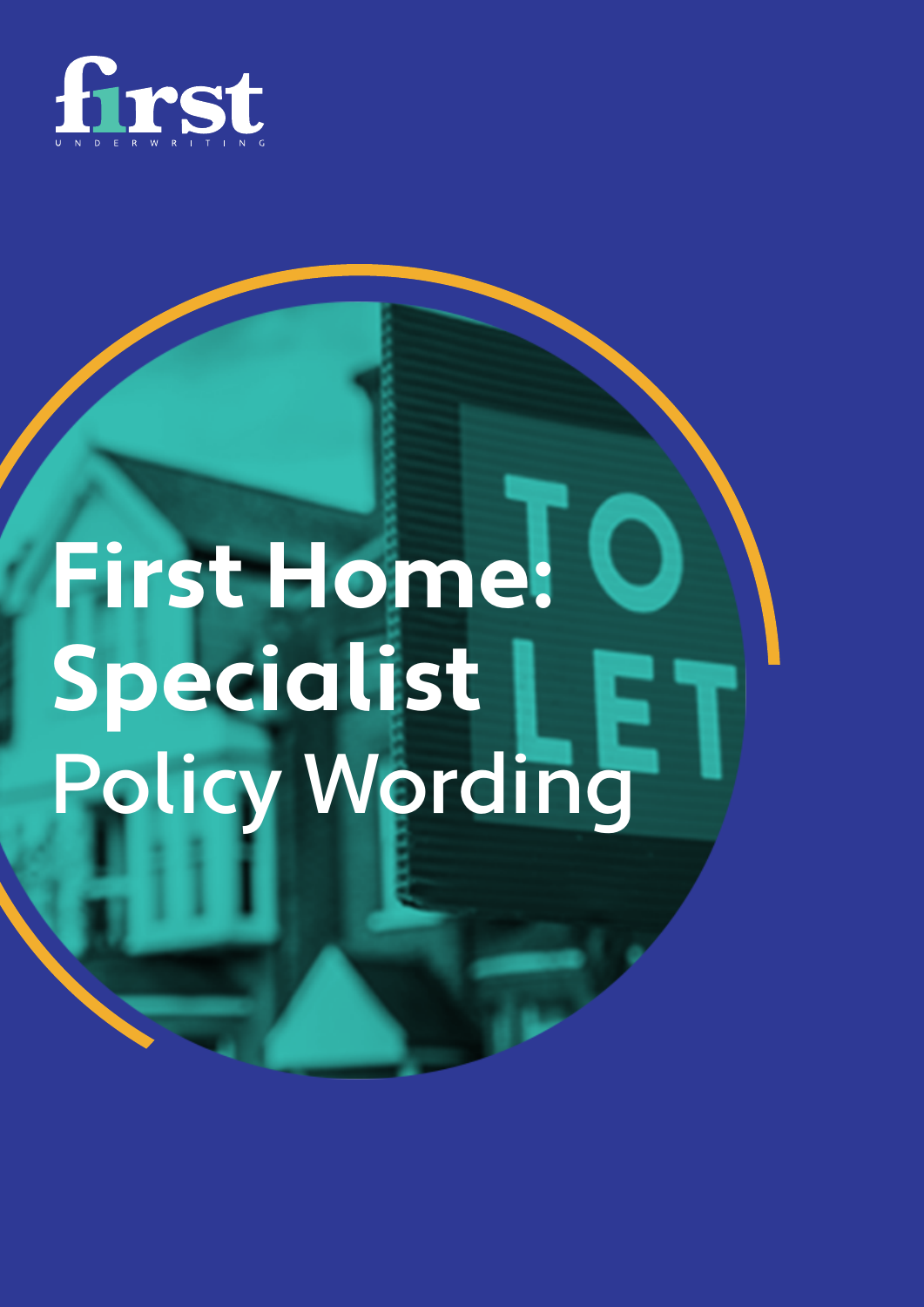## **Contents**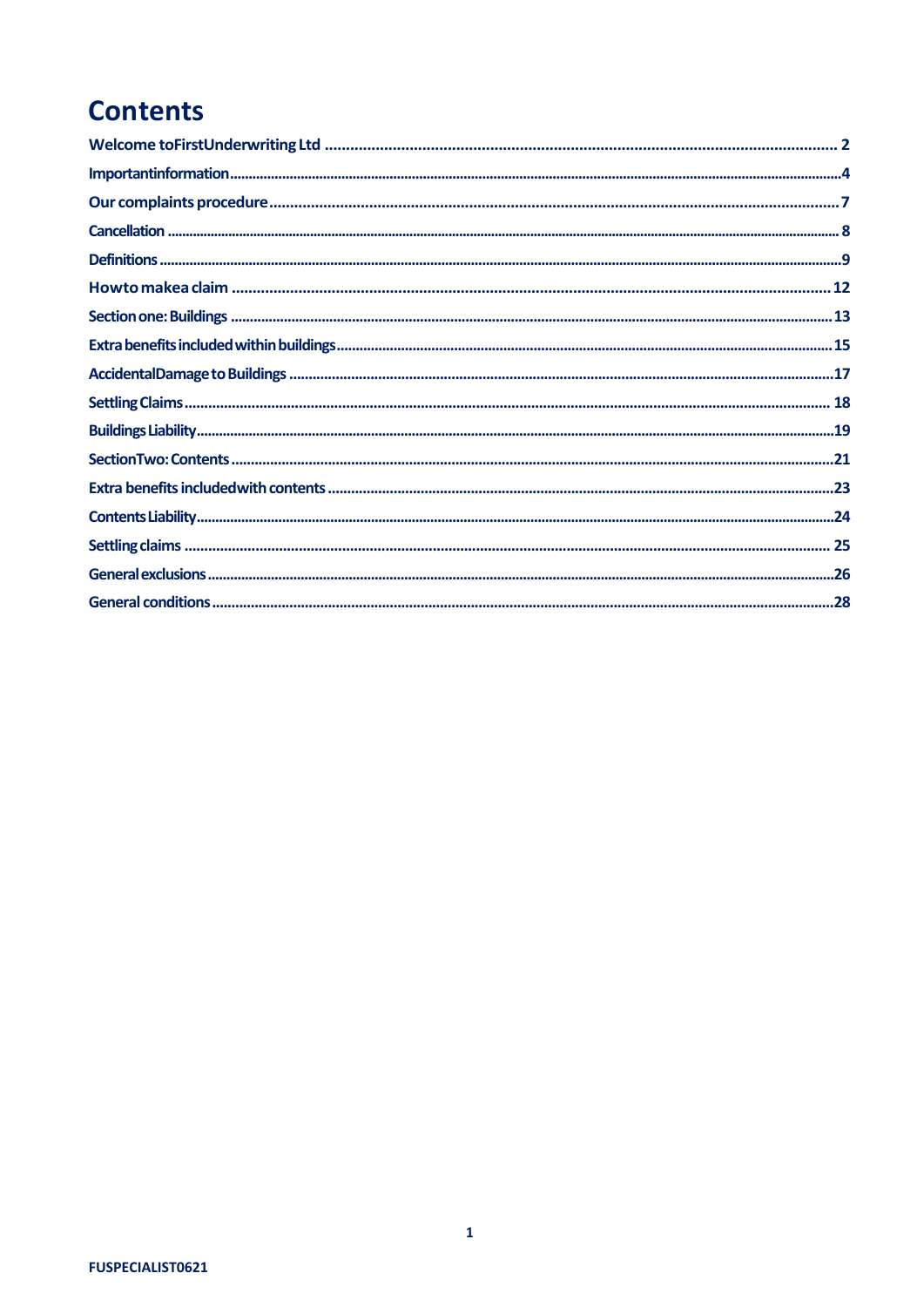## **Welcome to First Underwriting Ltd**

Thank **you** for choosing this household insurance policy issued by First Underwriting Ltd.

**You** should have this policy booklet, a policy **schedule** and Insurance Product Information Document (IPID). These documents provide evidence of a legally binding contract of insurance between y**ou** and **us**. Please read all documentation carefully, including the terms, conditions and exceptions to ensure they meet **your**  needs. If they do not meet **your** needs, please return them to **your** insurance broker immediately. If the insurance described does not give **you** everything **you** need, please tell **your** insurance broker immediately.

This insurance contract is based on the information provided by **you** or on **your** behalf at the time **you**  applied for this insurance and is shown in the statement of facts. Please tell **us** at once if **you** have made any mistakes or if the information provided by **you** is not accurate or complete, otherwise this policy may not be valid.

# **If you have an accident call our 24 hour Claims Helpline: 0330 124 5164**

This phone number is for registering new claims only and is open Twenty four (24) hours a day, three hundred and sixty five (365) days a year. In all cases, please aim to contact **us** within one (1) hour of a loss but no later forty-eight (48) hours. This is regardless or not if **you** wish to make a claim under thisinsurance.

If **your** loss was due to theft, attempted theft, riot, or vandalism please contact the police and obtain a crime reference number.

#### **Law applicable to this contract**

Unless **we** agree otherwise: -

The language of this policy and all communications relating to it will be English;

This contract will be subject to English law and the decision of English courts.

#### **Rights of Third Parties**

A person or company who was not party to this policy has no right under the Contracts (Rights of Third Parties) Act 1999 to enforce any term of this policy but this does not affect any right or remedy of a third party which exists or is available apart from that Act.

This clause does not affect any rights enforceable under the Third Parties (Rights against Insurers) Act 2010 or those rights that they have under any law in any country in which this insurance applies.

#### **Period of insurance and premium payment**

**We** have agreed to insure **you** against loss as described in this policy that may occur within the **territorial limits** of the policy during the **period of insurance**, provided that **you** have paid the premium shown in the **schedule**. The cover **we** provide is subject to the terms, conditions and exceptions contained in this policy booklet or in any **endorsement** applying to this policy.

When cancellation follows **your** failure to pay the full premium, the amount of money to be returned to **you**  will be calculated taking into account a pro rata refund of premium, relating to the number of days left to run under the policy. There will be no refund of premium allowable if there has been a loss or incident likely to give rise to a claim during the current **period of insurance**. We may at **our** discretion reduce any claims payment by the amount of outstanding or overdue premiums that **you** owe **us**.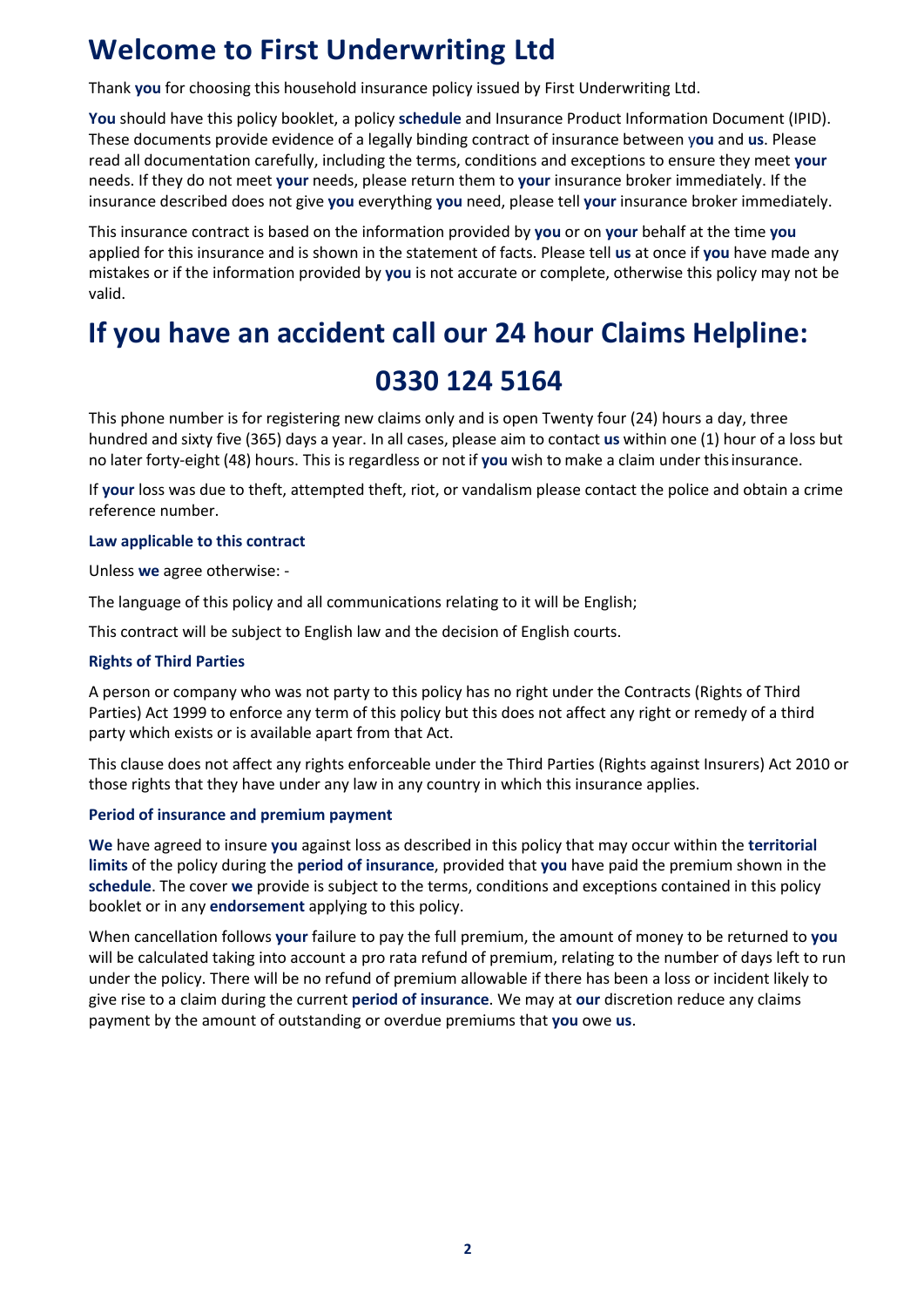#### **Delegated authority**

First Underwriting Limited is an intermediary and not an insurer. First Underwriting Limited has not made any personal recommendation regarding the sale of this policy.

This policy is issued in accordance with the authorisation Accredited Insurance (Europe) Limited – UK Branch ('Accredited') have granted to First Underwriting Limited under the terms of a contract between First Underwriting Limited and Accredited. This contract makes First Underwriting Limited the Agent of Accredited and gives them the authority to perform certain acts on Accredited's behalf, but does not affect Your rights to claim or make a complaint.

#### **Regulation and signature**

Accredited Insurance (Europe) Limited-UK Branch is licenced in accordance with the Insurance Business Act, 1988 (Chapter 403, Laws of Malta) to carry out insurance and reinsurance business.

First Underwriting Ltd act as an administrator on behalf of Accredited Insurance (Europe) Limited – UK Branch.

Colin Johnson Director Accredited Insurance (Europe) Limited - UK Branch

tode

Tom Donachie Managing Director First Underwriting Limited.

**Regulation:**

Malta Financial Services Authority Triq l-Imdina, Zone 1 Central Business District, Birkirkara CBD 1010

Authorised and regulated by the Malta Financial Services Authority. Authorised by the Prudential Regulation Authority and with deemed variation of permission. Subject to regulation by the Financial Conduct Authority and limited regulation by the Prudential Regulation Authority. The nature and extent of consumer protections may differ from those for firms based in the UK. Details of the Temporary Permissions Regime, which allows EEA-based firms to operate in the UK for a limited period while seeking full authorisation, are available on the Financial Conduct Authority's website.

Accredited Insurance (Europe) Limited – UK Branch is the UK Branch of Accredited Insurance (Europe) Limited, which is incorporated in Malta (Company number: C59505) with limited liability and with its Registered Office and principal place of business at Development House, St Anne Street, Floriana, FRN 9010 Malta.

Accredited Insurance Europe Limited - UK Branch has a place of registration and principal place of business at 71 Fenchurch Street, London, EC3M 4BS. UK Companies House registered number: BR021362.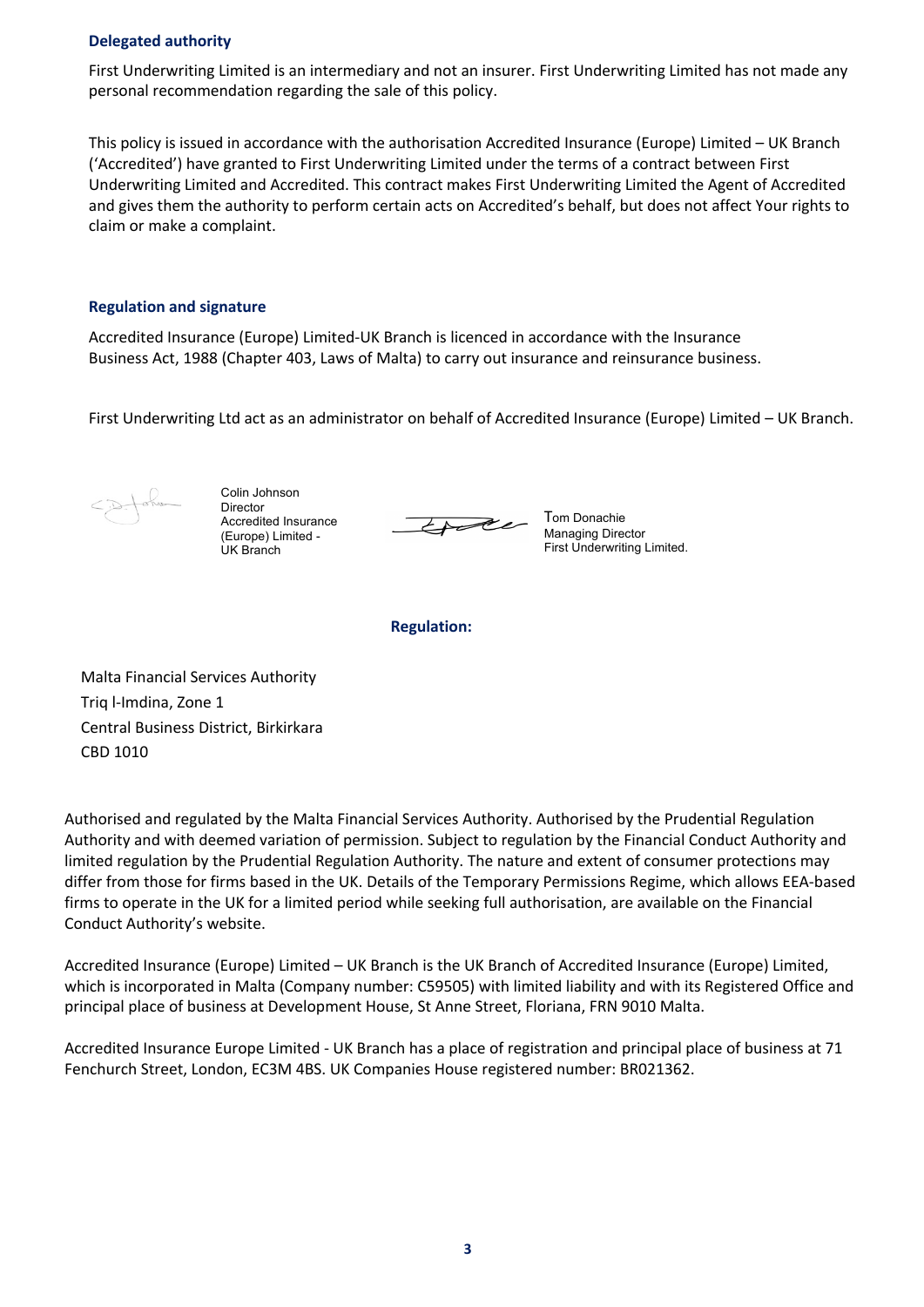## **Important information**

#### **Data Protection**

First Underwriting Ltd is the data controller and processor in respect of **your** personal data. This means that **we** decide how **your** personal data is processed and for what purposes, and process **your** personal data.

**We** comply with **our** obligations under the GDPR by keeping personal data up to date, by storing and destroying it securely, by not collecting or retaining excessive amounts of data, by protecting personal data from loss, misuse, unauthorised access and disclosure and by ensuring that appropriate technical measures are in place to protect personal data.

#### **Use of Personal Information**

**We** use personal information for the following purposes: -

- To assess **your** request for insurance, provide a quotation and administer **your** policy;
- To undertake the performance of a contract of insurance to which **you** are a party;
- To administer **your** claims and third partyclaims;
- To prevent fraud and financial crime;
- statistical analysis and managementinformation;
- audits, system integrity checking and riskmanagement;
- To send marketing information about **our** products and services if **we** have received specific consent.

There is no obligation to provide **us** with personal information, but if **you** do not, **we** may not be able to provide products or services or administer claims.

#### **Profiling and Automated Decision Making**

**We** may use automated decision making, which includes profiling in **our** assessment of insurance risks and for the administration of policies. This is used to help **us** decide whether to offer insurance, determine prices and validate claims.

#### **Collection of Personal Information**

**We** collect the following types of personal information to allow **us** to complete the activities described under 'use of personal information' above: -

- Individual details such as name, address, phone numbers, age, gender, marital status, dependents, employment status and job title;
- Financial details such as bank account or credit cardinformation;
- Identification details such as passport number or national insurance number;
- Tracking, telematics, camera or video records if it is relevant to the insurance policy or the claim;
- Background insurance checks including previous policy information and claims history;
- Special categories of data including health, disability,motoring convictions and criminal convictions.

#### **Where we collect Personal Information From**

**We** may collect information about **you** from the following sources: -

- **You** or **your** familymembers;
- **Your** representatives;
- Information **you** have made public (such as via social media);
- Credit reference or fraud prevention agencies;
- Emergency services, law enforcement agencies, medical and legal practices;
- Insurance industry registers and databases used to detect and prevent insurance fraud, for example, the Claims and Underwriting Exchange (CUE)
- In the event of a claim, insurance investigators, claims service providers, claimants or witnesses;
- Other service providers or provider services for **our**products.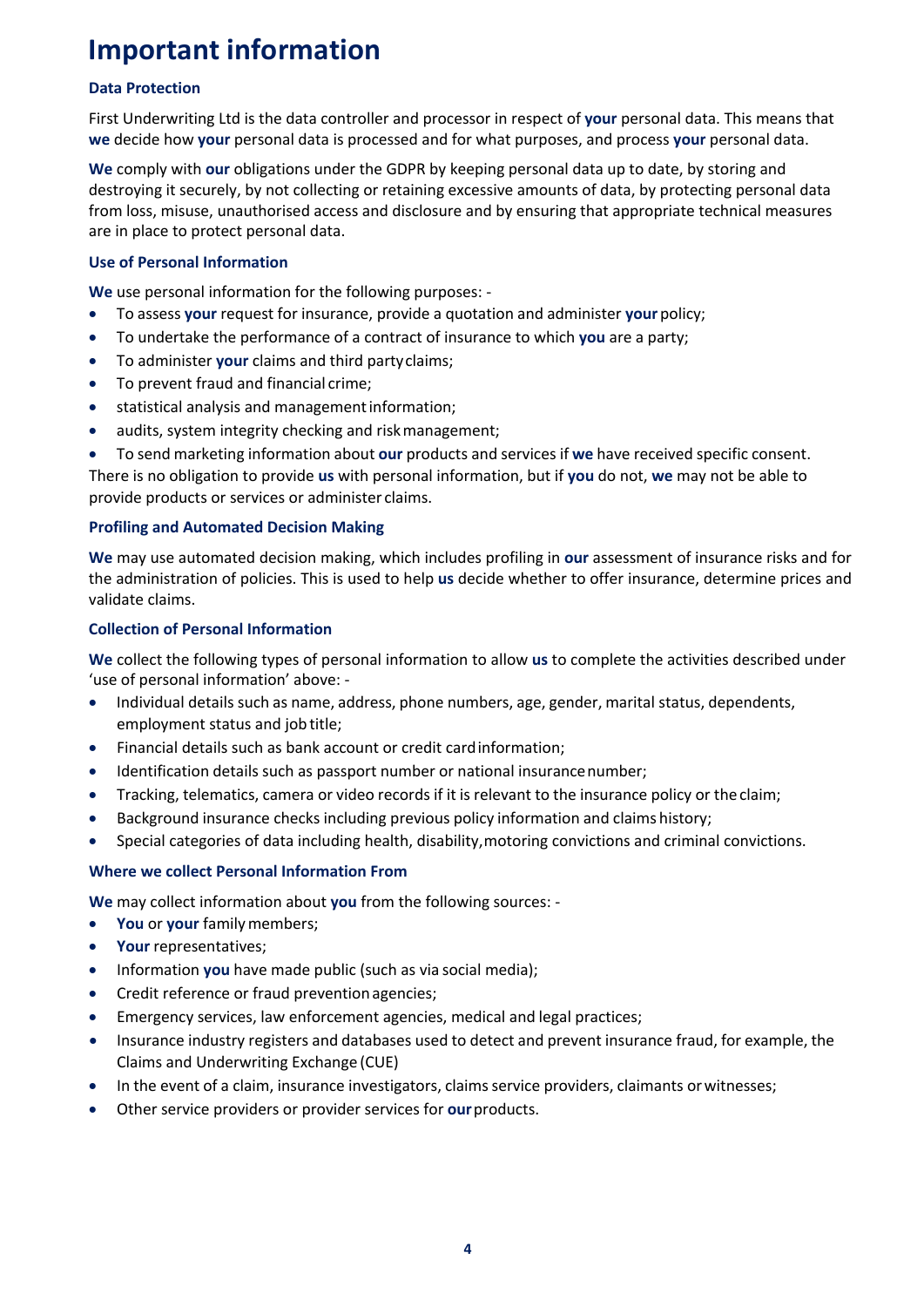#### **Sharing of Personal Information**

**We** may need to share **your** personal information with other recipients which could include: -

- Approved service providers or suppliers or other group companies that provide support services;
- Fraud prevention or credit reference agencies or other agencies that carry out work on **our** behalf such as the Insurance Fraud Bureau (IFB);
- Other insurers, reinsurers, underwriters, regulators, law enforcement, Ombudsman Services or the Claims and Underwriting Exchange (CUE);
- Purchasers of the whole or part of **our** business.

#### **Retention of Personal Information**

**We** keep personal information only for as long as is necessary to administer the policy or manage **our** business or as required for legal or regulatory purposes.

#### **Use and Sharing of Special Categories of Personal Information**

Special categories of personal information under Data Protection Legislation include medical history, disabilities, motoring or criminal convictions. **We** may need to collect and process this information for the purposes of evaluating the risk and/or administering **your** policy or a claim. **You** or any person covered under this policy must provide explicit verbal or written confirmation to such information being processed by **us**.

**We** will only share this information in accordance with appropriate laws and regulations or where it is essential to administer the policy or when dealing with a claim.

#### **Your Rights**

**You** have the right regarding any personal information that **we** hold to: -

- Restrict or object to **us** processing it and **we** will agree to either stop processing or explain why **we** are not able to;
- Access the personal information **we** hold about **you** subject to certain restrictions;
- Ask **us** to update any data that is incomplete or correct any inaccurateinformation;
- Ask **us** to delete the information from **our** records if it is no longer needed for the original purpose;
- Ask **us** for an electronic copy so it can be used for **your** own purposes;
- Ask **us** to stop processing the information if the processing is based solely on individual consent;
- Find out about any automated decisions **we** make that affect **your** insurance premiums.

If **you** have any questions about how **we** use personal information or if **you** wish to exercise any of **your**  rights or to complain if **you** feel that **your** personal information has been mishandled, **you** can contact **our**  Data Protection Officer as follows: -

#### dataprotection@firstuw.com.

**You** also have the right to complain directly to the Information Commissioners Office (ICO) whose details can be found at www.ico.org.uk.

#### **Fraud prevention and detection**

In order to prevent and detect fraud, **we** may at any time:

- share information about **you** with other organisations including law enforcement agencies and public bodies;
- conduct searches using publicly available databases;
- undertake credit searches:
- check and share **your** details with fraud prevention and detection agencies.

If false or inaccurate information is provided and fraud is identified or **we** suspect fraud, details will be passed to fraud prevention agencies. Law enforcement agencies may access and use this information.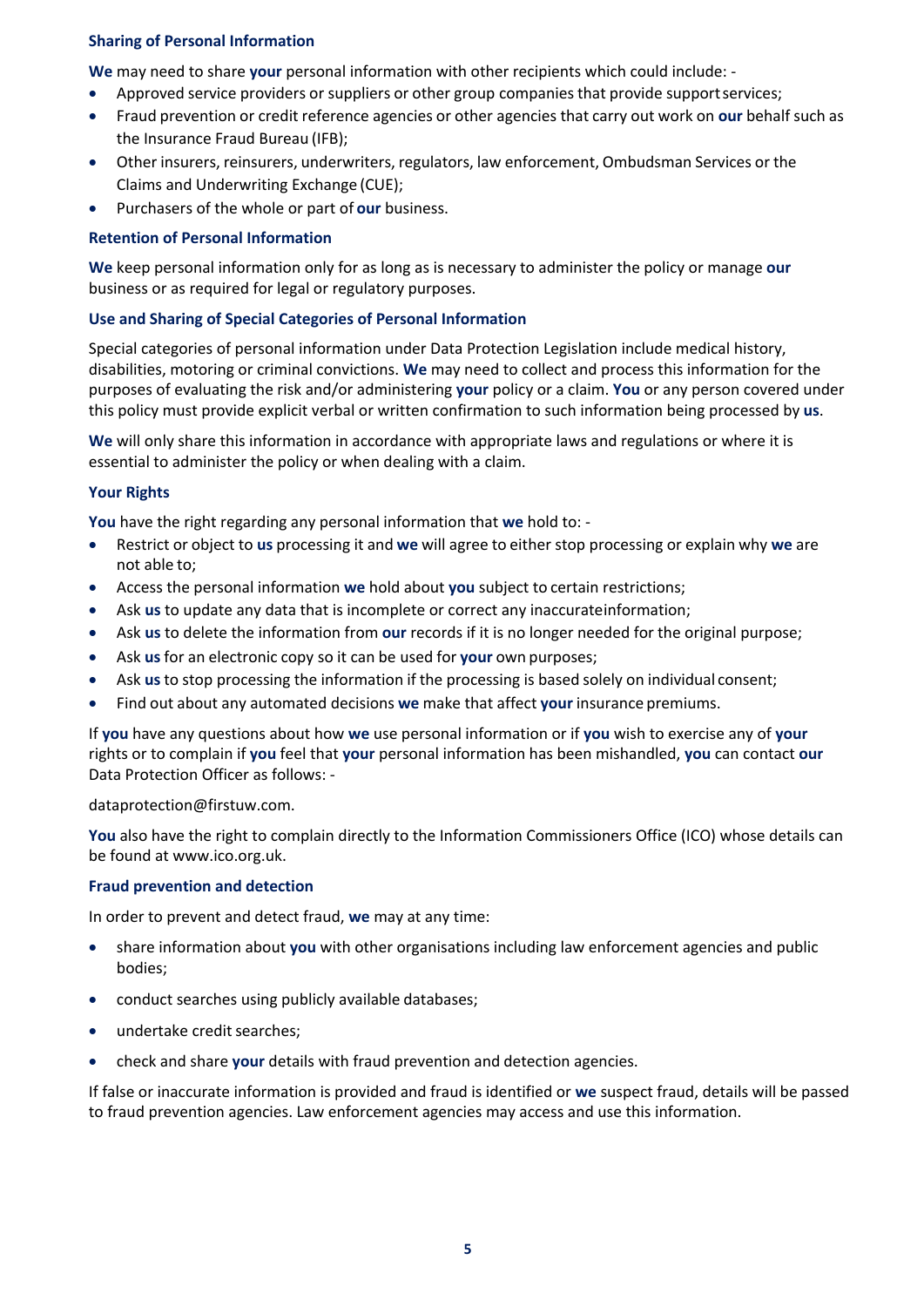**We** and other organisations, including those from other countries may also access and use this information to prevent fraud and money laundering for example when:

- checking details on applications for credit and credit related to other facilities;
- managing credit and credit related accounts orfacilities;
- recovering debt and tracing beneficiaries;
- checking details on proposals and claims for all types of insurance;
- checking details of job applicants andemployees.

**You** can contact **us** if **you** want to receive details of the relevant databases, registers and fraud prevention agencies that **we** use.

#### **Claims history**

When **you** tell **us** about an incident or claim **we** may pass information relating to it to the Claims and Underwriting Exchange Register (CUE), run by Insurance Database Services Ltd (IDSL), or another relevant database.

**We** and other insurers may search these databases when **you** apply for insurance, in the event of any incident or claim or at time of renewal to validate **your** claims history or that of any other person or property likely to be involved in the policy or claim.

This helps to check information provided and prevent fraudulent claims.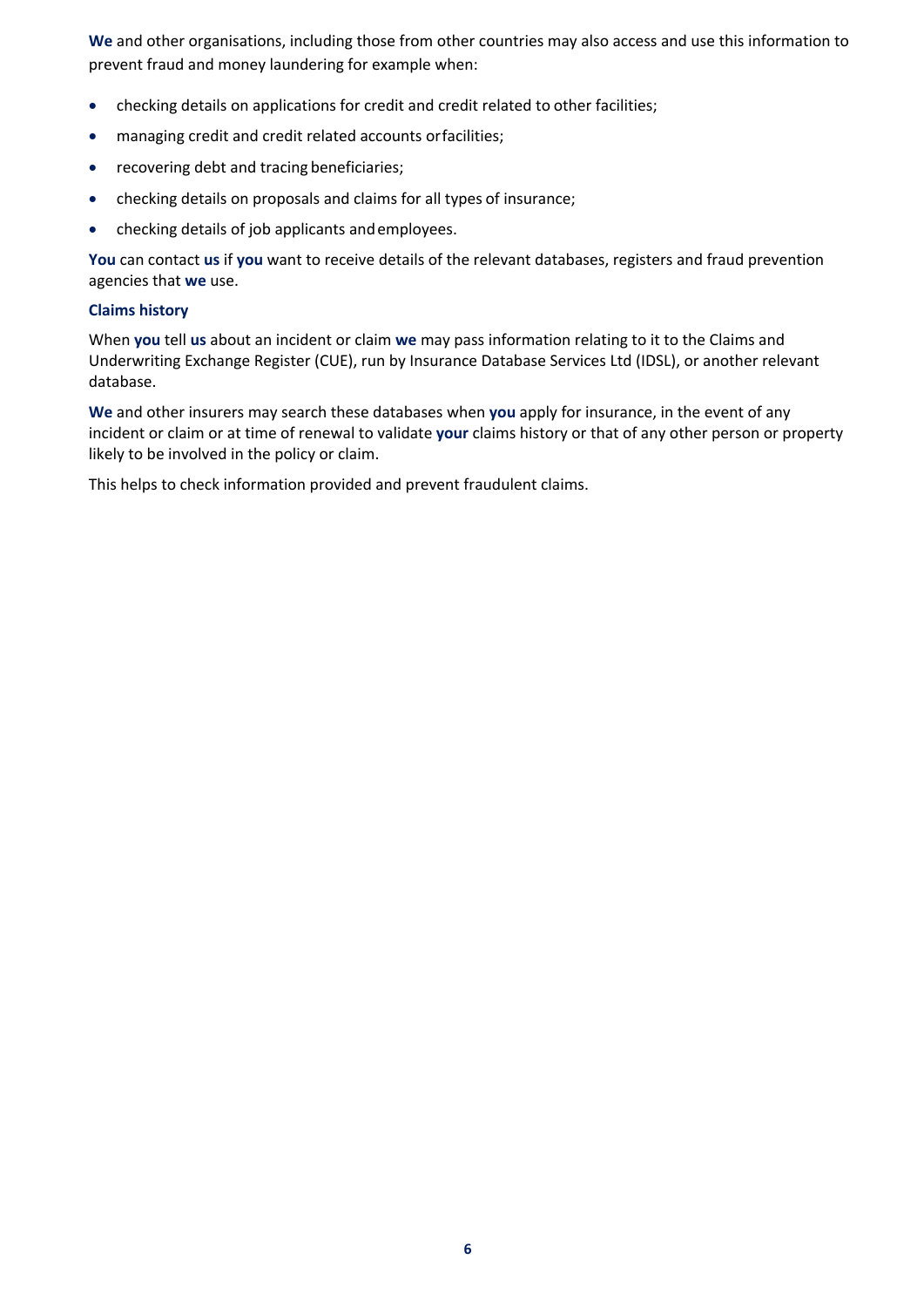## **Our complaints procedure**

#### **Our commitment to you**

**We** strive to provide an excellent service to all **our** customers but occasionally things can go wrong. **We** take all complaints seriously and endeavour to resolve all customers' problems promptly. If **you** have a question about this insurance or complaint about **your** broker, **you** should contact **your** broker.

If **your** complaint is in relation to this insurance or a claim, **you** should contact **us** as follows:

Tom Donachie Managing Director First Underwriting Ltd Part Level 15 The Gherkin 30, St Mary Axe London EC3A 8EP

If **we** cannot resolve **your** complaint straight away, **we** will aim to resolve **your** concerns as soon as possible and **we** will keep **you** informed of progress while **our** enquiries are continuing.

#### **The Financial Ombudsman Service (FOS)**

If **we** are unable to resolve **your** complaint to **your** satisfaction or if **you** remain dissatisfied following receipt of **our** final response letter, **you** may be able to ask the FOS to formally review **your** case. **You** must contact FOS within six (6) months of **our** final response.

The FOS contact details are as follows:

Financial Ombudsman Service Exchange Tower, London E14 9SR

**You** can telephone for free on:

0800 023 4567 for people phoning from a "fixed line" (for example a landline at home) or

0300 123 9123 for mobile-phone users who pay a monthly charge for calls to numbers starting 01 or 02

Or by e-mail: complaint.info@financial-ombudsman.org.uk

This is a free and impartial service and **you** are entitled to contact the FOS at any stage of **your** complaint.

If **you** are unsure whether FOS will consider **your** complaint or for more information please contact the ombudsman directly, or visit www.financialombudsman.org.uk.

#### **Office of the Arbiter for Financial Services**

**You** may also be able to refer **your** complaint to:

Office of the Arbiter for Financial Services, Malta Financial Services Authority, Triq l-Imdina, Zone 1, Central Business District, Birkirkara, CBD 1010, Malta, telephone (+356) 212 49245 if **you** are not satisfied with **our** final response or **we** have not responded within fifteen (15) working days. **you** will have to pay EUR 25.00 at the time of making **your** complaint to the Arbiter to use this service.

About the Office of the Arbiter for Financial Services

The Office of the Arbiter for Financial Services considers that a "complaint" refers to a statement of dissatisfaction addressed to an insurance undertaking by a person relating to the insurance contract or the service he/she has been provided with. The terms "person" does not specify that this is limited to individuals and therefore any policyholder, insured person, beneficiary and injured third party (irrespective of the country of residence or where the risk in situated) is eligible to make a complaint.

For more information on the Office of the Arbiter for Financial Services and its complaints process, please visit www.financialarbiter.org.mt.

#### **The Financial Services Compensation Scheme (FSCS)**

**We** are covered by the Financial Services Compensation Scheme (FSCS) which means that **you** may be entitled to compensation if **we** are unable to meet **our** obligations to **you**. Further information is available on www.fscs.org.uk or by contacting the FSCS directly on 0800 678 1100.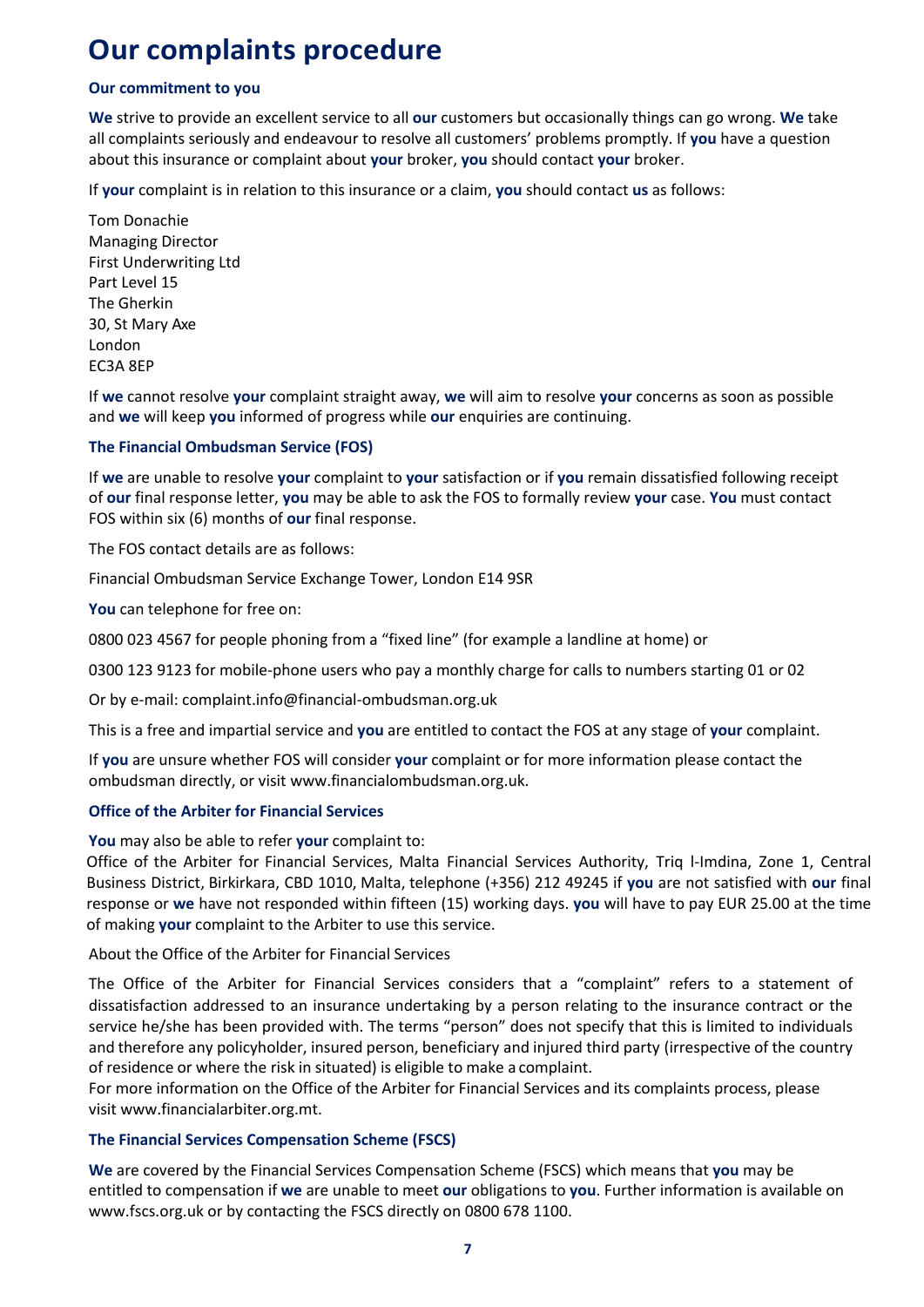## **Cancellation**

**1** Your cancellation rights:

**You** have the right to immediately cancel the cover within fourteen (14) days of the commencement of the **period of insurance** or the receipt of this policy, whichever is the later (the 'cooling off period');

**You** should exercise this right by contacting the entity that effected this insurance on **your** behalf or by writing to **us**;

If **you** do exercise this right, and provided no claim has been made or no circumstance has arisen which is likely to give rise to a claim during the **period of insurance**, **we** will return to **you** a proportion of the premium calculated on a pro-rata basis. The amount of premium to be refunded under this condition will be reduced by all unpaid premiums or unpaid premium instalments outstanding atthe date of cancellation;

If the "cooling off period" has expired, **you** may cancel the policy during the **period of insurance** in writing via the entity that effected this insurance on **your** behalf. Provided no claim has been made or no circumstance has arisen which is likely to give rise to a claim during the **period of insurance**, **you** will be entitled to a refund of the premium paid calculated on a pro-rata basis. The amount of any premium to be refunded underthis condition will be reduced by all unpaid premiums or unpaid premium instalments due.

**2 Our** cancellation rights:

In addition to **our** rights set out in the following clauses:

- a) **Your** duty of fair presentation;
- b) **Period of insurance** and premium payment;
- c) Fraud;

**We** may, if **we** have a valid reason, cancel this insurance at any time by sending **you** notice in writing to **your** last known address. The notice will include the reason for the cancellation, which may include but are not limited to **your**:

- a) continued failure to comply with the terms and conditions of thispolicy;
- b) failure to co-operate with **us** or provide **us** with information or documentation **we** reasonably require where such the lack of cooperationaffects:
	- i) **our** ability to process a claim; or
	- ii) the defence of **our** interests; or
	- iii) the making of risk based underwritingdecisions.

In this case, the notice of cancellation will be withdrawn if **you** provide the details required in the letter within the notice period;

c) use of threatening, abusive or intimidating behaviour or inappropriate language towards, or bullying of **our** staff or anyone acting on **our**behalf;

If **we** cancel this policy, provided no claim has been made or no circumstance has arisen which is likely to give rise to a claim during the **period of insurance we** will return to **you** a proportionate return of the premium in respect of the unexpired **period of insurance**. The amount of premium refund payable will be reduced by all unpaid premiums or unpaid premium instalments due.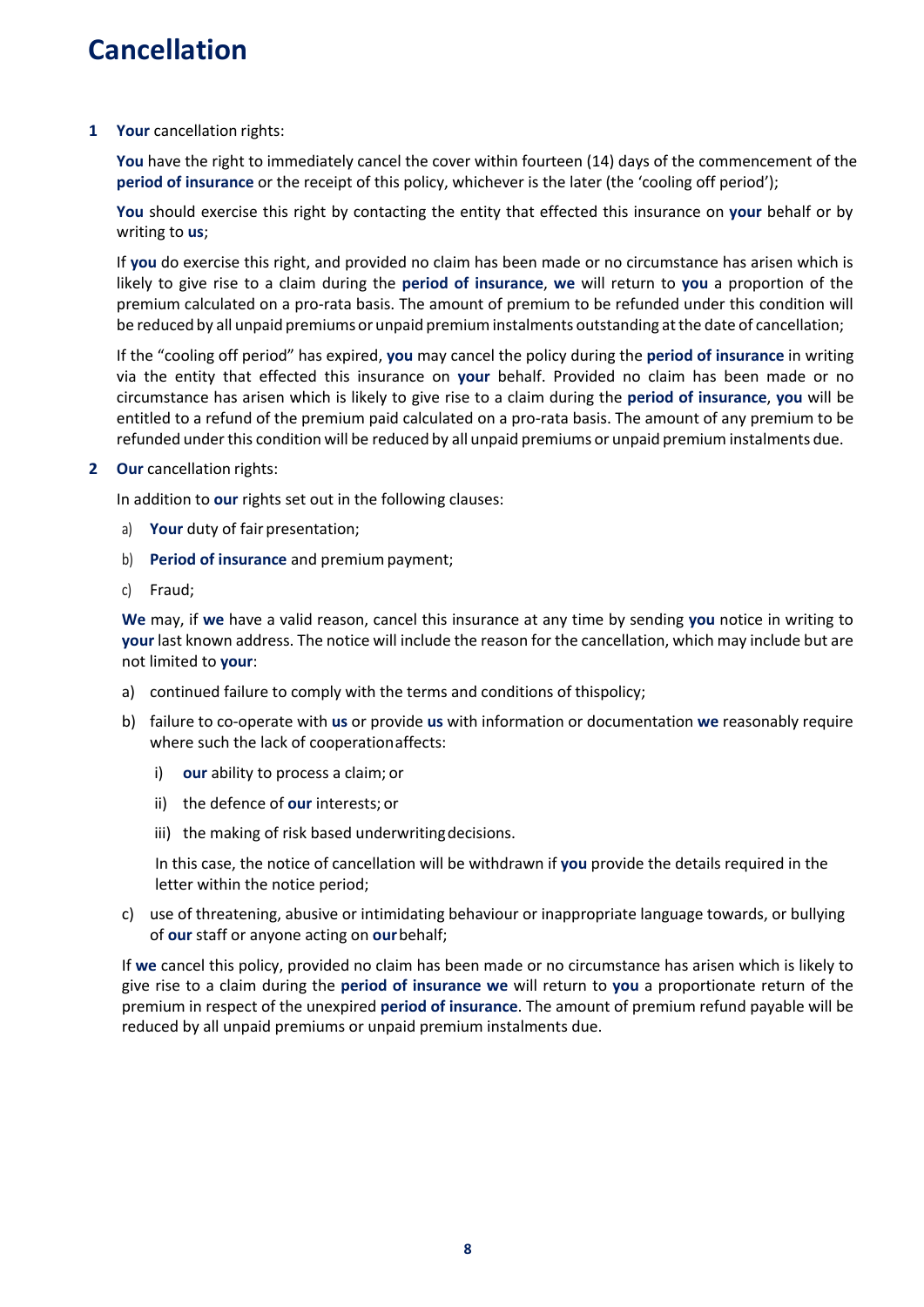## **Definitions**

This Policy booklet, the Schedule and any Memorandum attached hereto or Endorsement hereon shall be considered to be one document and any word or expression to which a specific meaning has been attached in any of them shall bear such meaning throughout. Thesewordsare shownin **bold**.

Also where the context requires:

- $\triangleright$  words in the singular will include the plural and vice versa; and
- $\triangleright$  words expressed in one gender shall include all genders; and
- $\triangleright$  references to 'a person' shall include any individual, company, partnership or any other legal entity;
- $\triangleright$  references to a statute, regulation or trade terms of contract will be construed to include all its amendments or replacements.
- $\triangleright$  Please note that all headings within the policy are included for convenience only and will not form part of this policy

#### • **Accidental damage**

Physical damage caused as a direct result of a single unexpected event.

#### • **Bodily Injury**

Death, illness, injury or disease.

#### • **Buildings**

- Ø The **home**;
- $\triangleright$  greenhouses and sheds all on the same site and used fordomestic purposes;
- $\triangleright$  central-heating oil tanks, gas tanks, septic tanks;
- $\triangleright$  hard tennis courts, fixed swimming pools, fixed hot tubs, fixed jacuzzis, fixed spas;
- $\triangleright$  terraces, patios, drives, paths, walls, fences, gates, and landlord's fixtures and fittings;
- $\triangleright$  Carpets, curtains, blinds, dishwashers, freezers, refrigerators, cookers, washing machines and tumble dryers when the **home** islet out by **you** to **tenants**.

#### • **Business equipment**

Furniture, computers (including keyboards and monitors), printers, modems, fax machines, photocopiers, typewriters and phone equipment in the **home** (other than equipment belonging to **your** employer)

#### • **Communicable disease**

Any disease which can be transmitted by means of any substance or agent from any organism to another organism where:

- $\triangleright$  the substance or agent includes, but is not limited to, a virus, bacterium, parasite or other organism or any variation thereof, whether deemed living or not, and
- $\triangleright$  the method of transmission, whether direct or indirect, includes but is not limited to, airborne transmission, bodily fluid transmission, transmission from or to any surface or object, solid, liquid or gas or between organisms, and
- $\triangleright$  the disease, substance or agent can cause or threaten damage to human health or human welfare or can cause or threaten damage to, deterioration of, loss of value of, marketability of or loss of use of property insured hereunder,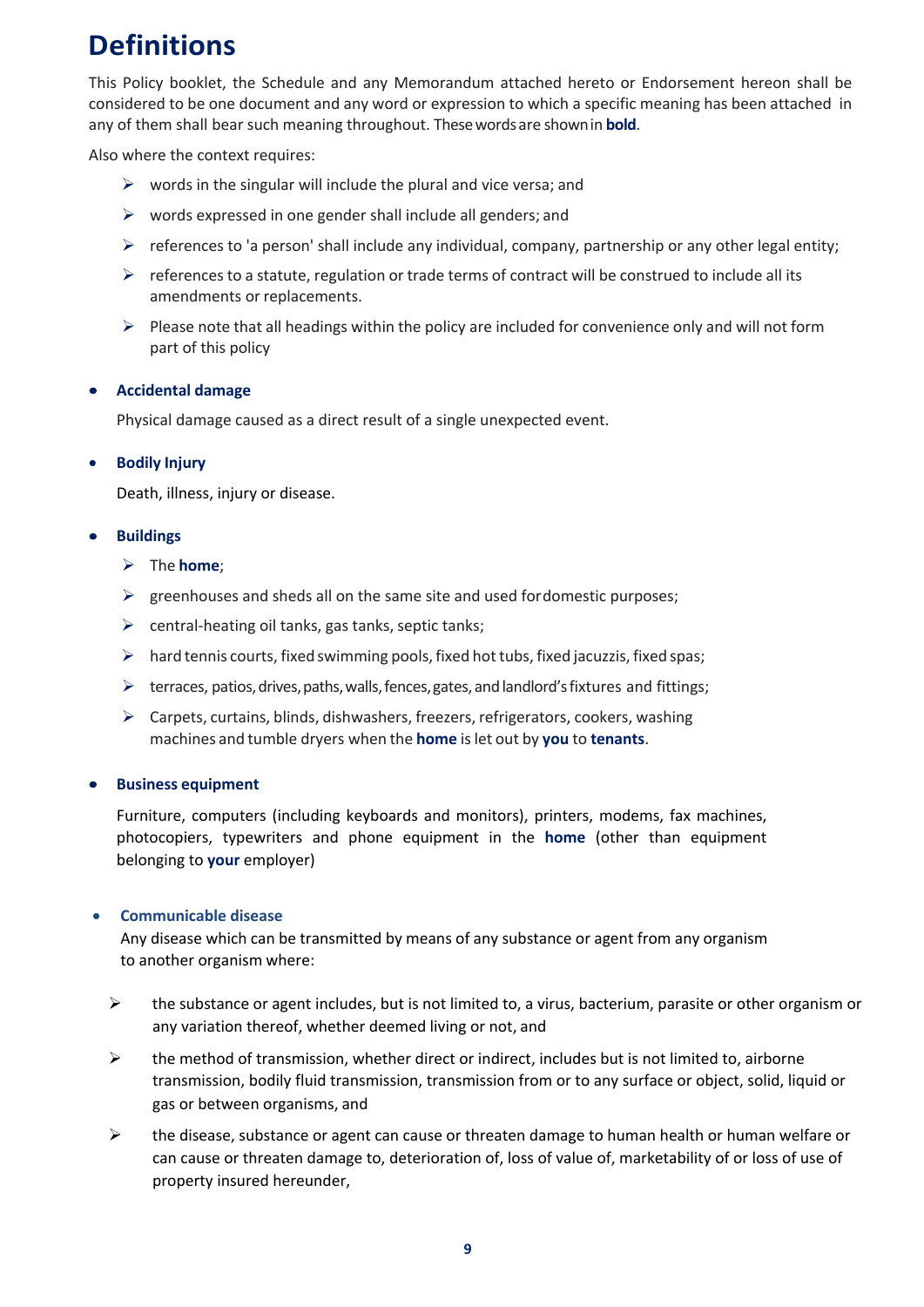For the avoidance of doubt, the scope of this definition includes, but is not limited to, Covid-19, any other type or strain of coronavirus or any other pandemic of any type (or any disease as defined here whether pandemic or non-pandemic).

#### • **Contents**

Household furniture and appliances, carpets, curtains and blinds which belong to **you** as the landlord or the owner of the **home** or which are in **your** custody and control.

#### • **Domestic Employee**

any person you employ to perform domestic duties, work or services at your home, this excludes any person who is hired to work for you in connection with your business.

#### • **Endorsement**

An additional clause that either alters the details shown in the **schedule** or a term or terms contained in this policy booklet.

#### • **Excess**

The first amount **you** must pay towards each claim. If a claim resulting from the same incident is made under more than one section of this policy, **we** will deduct the higher **excess.**

#### • **Family**

**You**, **your** domestic partner, **your** children (including adopted and foster children), **your** parents and other relatives who live permanently in the **home**.

#### • **Flood**

Water, from any source external to a building, which enters a building –

- (a) At or below ground level, or above ground level, provided that part of the body of such water is at ground level; and
- (b) Does so with a volume, weight or force which is substantial and abnormal.

The following does not constitute a flood:

- i) The gradual seepage or percolation of water into a building (such as rising damp);
- ii) Water escaping from a main, drain, sewer, pipe or other thing inside a building, unless such escape was solely the consequence of a flood falling with paragraph (a) and(b).

#### • **Home**

The private dwelling, garages and outbuildings (but not a caravan or mobile home) at the address shown on the schedule and used for domestic purposes.

#### • **Occupant**

**You** a member of **your family,** a **tenant** or a person authorised by **you** to live in the **home**.

#### • **Period of insurance**

The length of time covered by this insurance (as shown on the schedule), the times shown are taken as the local time at your address and any additional period for which **we** accept **your** premium.

#### • **Schedule**

The document headed 'schedule' which is provided with this policy and shows your details, the period of insurance, the cover applying and any endorsements which apply.

#### • **Self-contained**

Private living accommodation which has its own kitchen, bathroom and toilet, and separate and lockable entries and exits.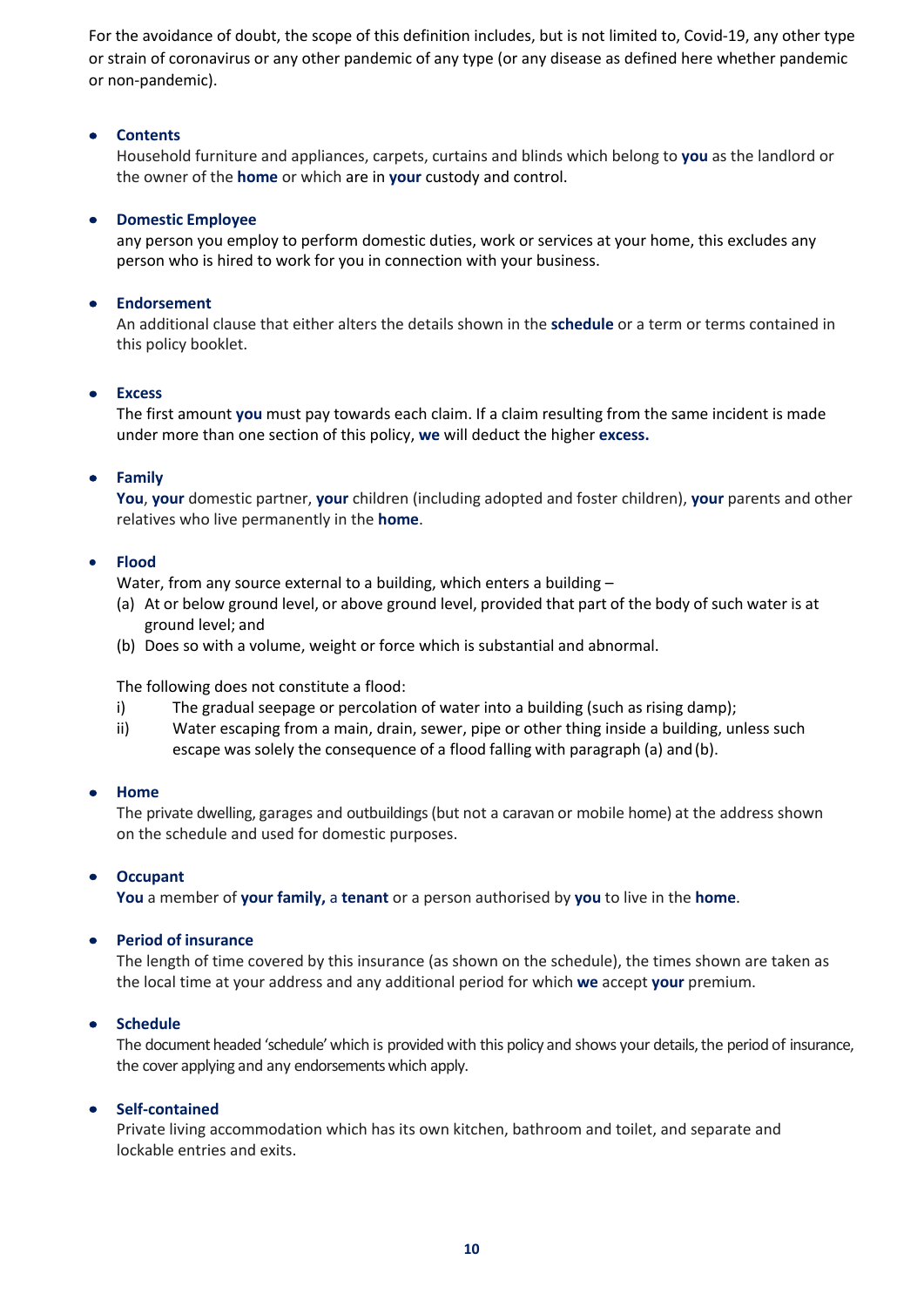#### • **Storm**

Strong winds in excess of 47 knots (54 MPH) that may be accompanied by heavy rain, snow or sleet, prolonged rainfall and weight of snow.

#### • **Tenant and Tenants**

Any person or people paying rent to **you** under a tenancy agreement for at least six months'. Categories of

#### **tenant** or**tenants**

- $\triangleright$  Category 1- Private A person or people who are in full- or part-time employment, self-employed, retired, or unemployed because of a disability.
- $\triangleright$  Category 2 Student

A person or people who are in full- or part-time education at a university, college, or teaching establishment.

#### $\triangleright$  Category 3 - Tenant on benefits living permanently in the UK A person or people who live inthe**home**as accommodation arrangedbya government department or local council, as long as the tenancy agreement is between **your tenant** or **tenants** and **you**, or **your** appointed letting agent.

 $\triangleright$  Category 4 - Asylum seeker A refugee or refugees as defined by Article 1 of the 1951 Refugee Convention, who have been granted refugee status by the national authorities.

#### • **Unfurnished**

The **home** is not equipped with kitchen appliances, fixtures and fittings, curtains, carpets, beds and furniture essential for modern living.

#### • **Territorial Limits**

Great Britain (England, Scotland and Wales), Northern Ireland, the Isle of Man and the Channel Islands.

#### • **Unoccupied**

Where the **home** has been left without an **occupant** for more than thirty (30) days in a row.

#### • **We, us or our**

Accredited Insurance (Europe) Limited – UK Branch and where the context requires, First Underwriting Ltd.

#### • **Workforce**

People who are employed by **you** but are not part of **your** household

#### • **You, your**

The directors or partners of the business named on the schedule or the person or people named on the schedule and **your family**.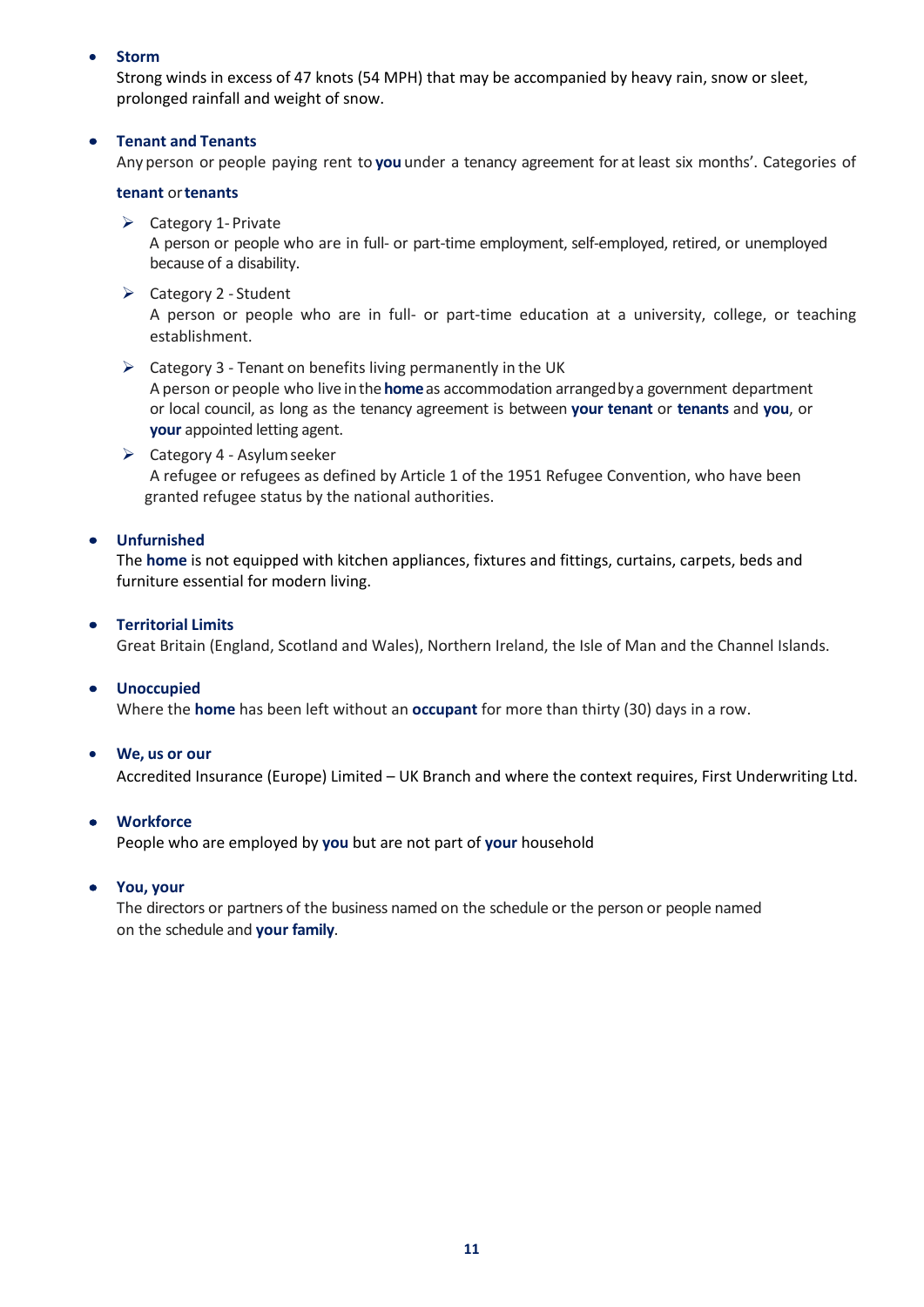## **How to make a claim**

The following guidelines are to help **you** if **you** have a loss under this policy. If **you** need to make a claim under this policy, please follow these steps.

- **1.** Check **your** policy schedule to see which section **you** are covered for.
- **2.** If **your** loss was due to theft or attempted theft, damage, vandalism, riot or civil commotion tell the police first and ask for an incident number. It would be helpful if **you** have an idea of how much it would cost to replace or repair the item **you** would like to claimfor.

## **Phone Household Claims on: 0330 124 5164**

Tell them **your** policy number. **You** will find this on **your** policy **schedule**. They will register the claim from the details **you** give them and they will tell **you** what to do next.

This phone number is for registering new claims and is open twenty-four (24) hours a day, three hundred and sixty-five (365) days a year.

If **we** need more information from **you** or **we** appoint an independent specialist to investigate **your** claim, please help the investigation as much as **you** can. This will help them to settle **your** claim as quickly as possible.

The independent specialist will give their independent view of the situation. If **you** do not understand their comments, please ask them to explain this, or ask **us** or **your** broker, as confusion may lead to problems later on.

If **we** are not able to pay **your** claim, **we** will explain why. If **you** are still not sure, **you** can contact them or **your** broker. They will answer any questions **you** may have.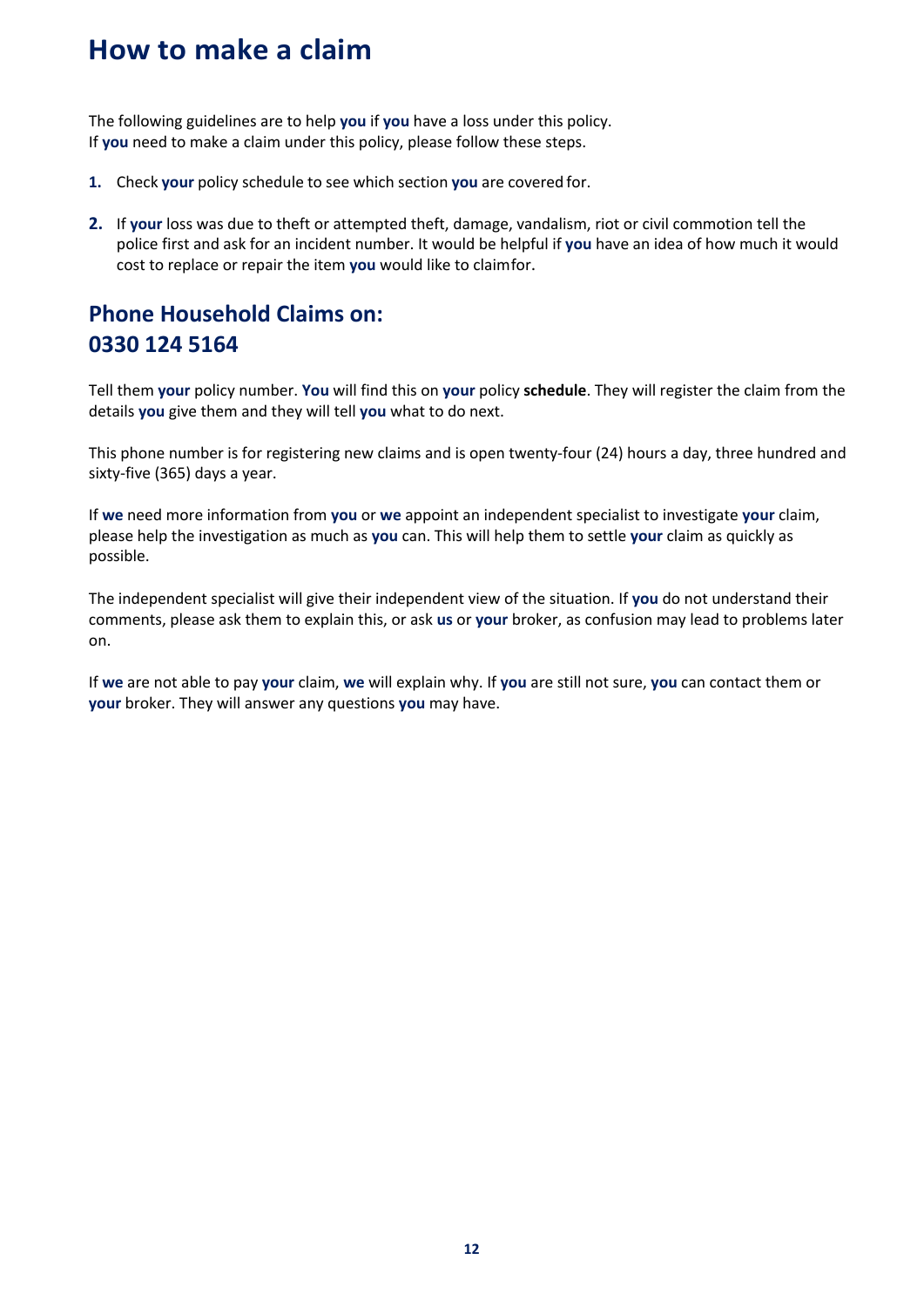# **Section one: Buildings**

| The schedule will show if the cover applies                                                                    |                                                                                                                                                                                                                                                                                                                                                                                                                                                                                                                                                     |  |
|----------------------------------------------------------------------------------------------------------------|-----------------------------------------------------------------------------------------------------------------------------------------------------------------------------------------------------------------------------------------------------------------------------------------------------------------------------------------------------------------------------------------------------------------------------------------------------------------------------------------------------------------------------------------------------|--|
| <b>What is covered</b>                                                                                         | <b>What is not covered</b>                                                                                                                                                                                                                                                                                                                                                                                                                                                                                                                          |  |
| <b>Insured events</b>                                                                                          |                                                                                                                                                                                                                                                                                                                                                                                                                                                                                                                                                     |  |
| Loss or damage to the <b>buildings</b> during the<br>period of insurance caused by the following:              | <b>Excess</b> of one hundred pounds (£100) for all paragraphs in<br>this section except for paragraphs 13 &14, unless the<br>home is let by you and lived in partly or totally by<br>tenants when the excess will be as shown below except<br>for paragraphs 13 & 14:<br>Category 1 (Private) - one hundred pounds (£100)<br>Category 2 (Student) - one hundred and twenty-five<br>pounds (£125)<br>Category 3 (Tenant on benefits) - one hundred and fifty<br>pounds (£150)<br>Category 4 (Asylum seeker) - two hundred and fifty pounds<br>(E250) |  |
| 1. Fire and smoke.                                                                                             | Loss or damage caused by warping, melting, scorching,<br>$\bullet$<br>distortion or tobacco burns unless accompanied by<br>flames.                                                                                                                                                                                                                                                                                                                                                                                                                  |  |
| 2. Earthquake.                                                                                                 |                                                                                                                                                                                                                                                                                                                                                                                                                                                                                                                                                     |  |
| 3. Explosion.                                                                                                  |                                                                                                                                                                                                                                                                                                                                                                                                                                                                                                                                                     |  |
| 4. Lightning.                                                                                                  |                                                                                                                                                                                                                                                                                                                                                                                                                                                                                                                                                     |  |
| 5. Aircraft and other flying objects or<br>anything dropped from them.                                         | Loss or damage caused by a drone that is being<br>$\bullet$<br>operated under your control.                                                                                                                                                                                                                                                                                                                                                                                                                                                         |  |
| 6. Riot, civil commotion, strikes and labour<br>or political disturbances                                      |                                                                                                                                                                                                                                                                                                                                                                                                                                                                                                                                                     |  |
| 7. Being hit by any vehicle, train or animal.                                                                  | Loss or damage caused by pets or any animalunder<br>$\bullet$<br>your control.                                                                                                                                                                                                                                                                                                                                                                                                                                                                      |  |
| 8. Breakage or collapse of radio or<br>television aerials, fixed satellite dishes,<br>their fittings or masts. | Loss or damage to radio or television aerials, fixed<br>$\bullet$<br>satellite dishes, their fittings or masts.                                                                                                                                                                                                                                                                                                                                                                                                                                     |  |
| 9. Falling trees or branches, telegraph<br>poles or lampposts.                                                 | Loss or damage:<br>caused by cutting down or trimming trees or<br>branches; or<br>to hedges, fences and gates.                                                                                                                                                                                                                                                                                                                                                                                                                                      |  |
| 10. Theft or attempted theft.                                                                                  | Loss or damage to the home:<br>$\bullet$<br>caused by you, your guests, lodgers, tenants or<br>workforce; or<br>while the home is unoccupied,<br>while the home is lent, let or sublet or is not self-<br>contained, unless there has been forced and<br>violent entry into or exit out of the home.                                                                                                                                                                                                                                                |  |
| 11. Malicious acts or vandalism.                                                                               | Loss or damage to the home:<br>$\bullet$<br>caused by you, your guests or lodgers or<br>workforce;<br>caused by a tenant or tenants for any amount<br>over five thousand pounds (£5,000) in respect<br>of any one incident.<br>while the home is <i>unoccupied</i>                                                                                                                                                                                                                                                                                  |  |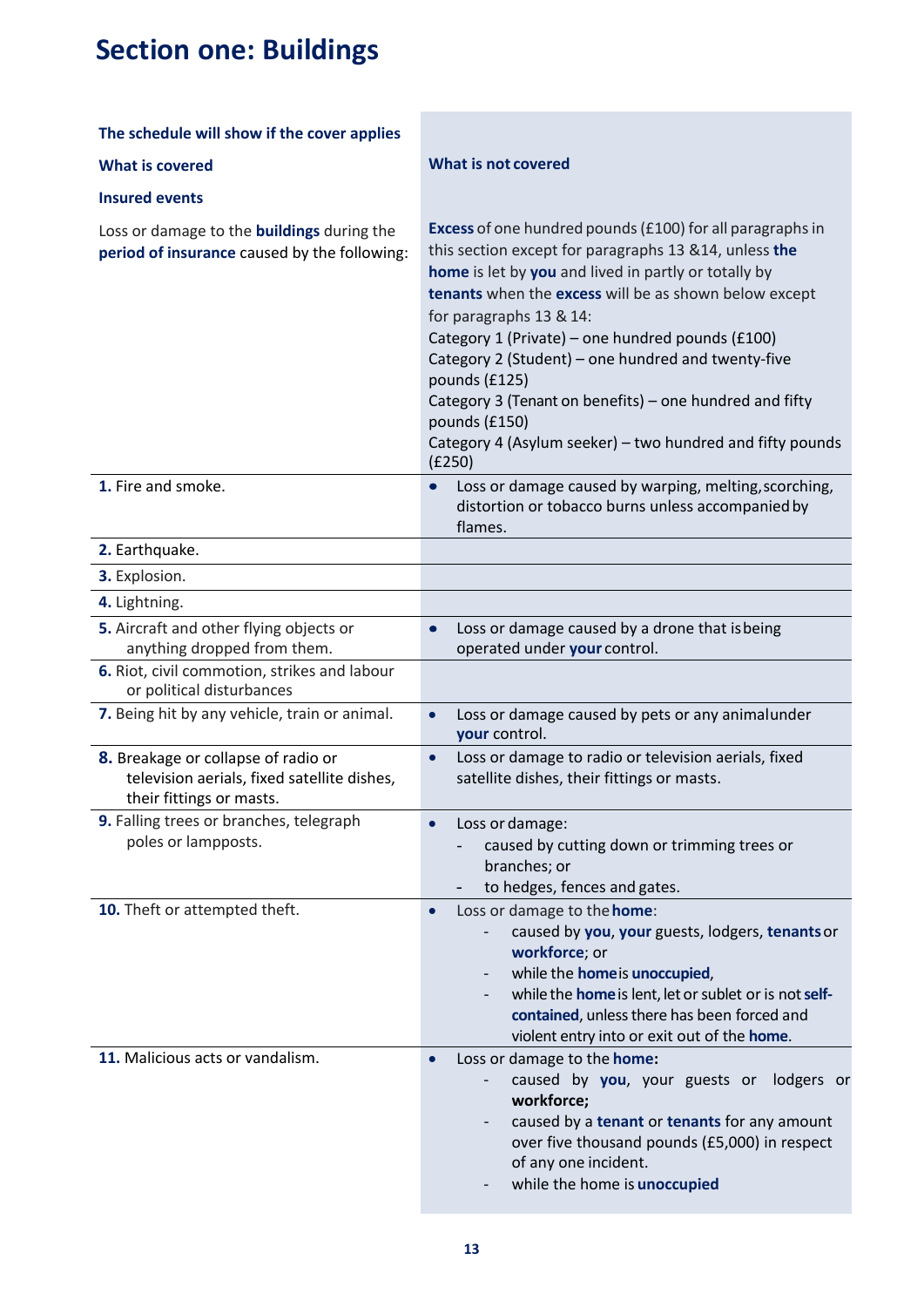| <b>What is covered (continued)</b><br>12. Flood                                                                                                                                                                                                                                                                                                                                                                                                                              | <b>What is not covered (continued)</b><br>Loss or damage to the home caused by:<br>frost;<br>subsidence, heave or landslip; underground<br>water.<br>Loss or damage to:<br>swimming pools, hot tubs, jacuzzis, spas,<br>hedges, fences and gates;<br>radio or television aerials, fixed satellite<br>dishes, their fittings or masts.                                                                                                                                                                                                                                                                                                                                                                                                                                                                                                                                                                                                                                              |
|------------------------------------------------------------------------------------------------------------------------------------------------------------------------------------------------------------------------------------------------------------------------------------------------------------------------------------------------------------------------------------------------------------------------------------------------------------------------------|------------------------------------------------------------------------------------------------------------------------------------------------------------------------------------------------------------------------------------------------------------------------------------------------------------------------------------------------------------------------------------------------------------------------------------------------------------------------------------------------------------------------------------------------------------------------------------------------------------------------------------------------------------------------------------------------------------------------------------------------------------------------------------------------------------------------------------------------------------------------------------------------------------------------------------------------------------------------------------|
| 13. Water or oil leaking or spilling from any<br>fixed domestic water or heating<br>installation, swimming pool, hot tub,<br>jacuzzi, spa, aquarium, washing machine<br>or dishwasher.<br>We will also pay the costs you have to<br>pay to trace where the water or oil is<br>leaking from, including the cost of<br>repairs of walls, floor or ceilings.<br>The most we will pay for tracing where<br>the oil or water is leaking from is five<br>thousand pounds (£5,000). | Excess of three hundred and fifty pounds (£350)<br>$\bullet$<br>Loss or damage to the home while it is unoccupied<br>$\bullet$<br>Loss or damage:<br>to fixed domestic oil tanks swimming pools, hot<br>tubs, Jacuzzis and spas;<br>to the installation itself;<br>if the installation is outdoors or in an<br>outbuilding, unless the installation is connected<br>to a domestic heating boiler protected by a<br>'frost-stat device'.<br>Loss or damage to the home caused by:<br>Subsidence, heave or landslip;<br>underground water.                                                                                                                                                                                                                                                                                                                                                                                                                                           |
| 14. Subsidence or heave of the site on which<br>the buildings stand, or landslip.                                                                                                                                                                                                                                                                                                                                                                                            | <b>Excess of one thousand pounds (£1,000)</b><br>$\bullet$<br>Loss or damage caused by:<br>coastal or river erosion;<br>new structures bedding down, settling,<br>expanding or shrinking;<br>newly made-up (surfaced) ground settling;<br>faulty design, workmanship or materials;<br>-<br>construction work or repairing, demolishing or<br>$\overline{\phantom{0}}$<br>altering the building<br>normal settlement, shrinkage or expansion;<br>Loss or damage to:<br>swimming pools, hot tubs, jacuzzis, spas, hard<br>tennis courts, terraces, patios, drives, paths,<br>walls, fence and gates, unless the private<br>dwelling is damaged at the same time and by<br>the same cause;<br>solid floor slabs or damage resulting from them<br>moving, unless the foundations beneath the<br>supporting walls of the private dwelling are<br>damaged at the same time and by the same<br>cause;<br>the <b>buildings</b> if compensation provided bylaw,<br>contract or legislation. |
| 15. Storm                                                                                                                                                                                                                                                                                                                                                                                                                                                                    | Loss or damage caused by:<br>frost;<br>subsidence, heave or landslip;<br>underground water.<br>Loss or damage to:<br>swimming pools, hot tubs, Jacuzzis orspas;<br>hedges, fences and gates;<br>radio or television aerials, fixed satellite dishes,<br>their fittings or masts.                                                                                                                                                                                                                                                                                                                                                                                                                                                                                                                                                                                                                                                                                                   |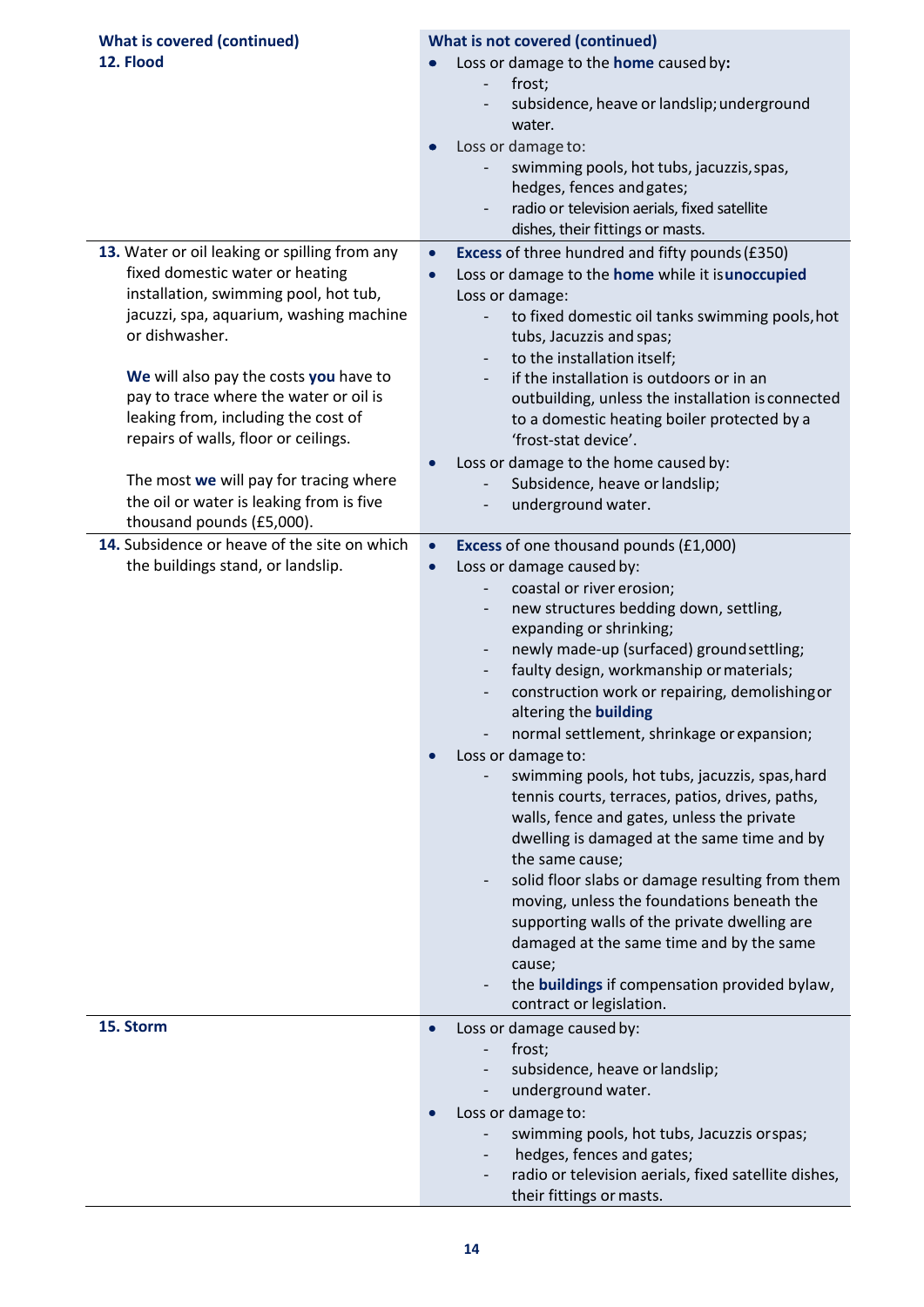# **Extra benefits included within buildings**

| <b>What is Covered</b>                                                                                                                                                                                                                                                                                                                                                                                                                                                                                                                                                                                       | <b>What is not covered</b>                                                                                                                                                                                                                                                                                                                                                                                                |
|--------------------------------------------------------------------------------------------------------------------------------------------------------------------------------------------------------------------------------------------------------------------------------------------------------------------------------------------------------------------------------------------------------------------------------------------------------------------------------------------------------------------------------------------------------------------------------------------------------------|---------------------------------------------------------------------------------------------------------------------------------------------------------------------------------------------------------------------------------------------------------------------------------------------------------------------------------------------------------------------------------------------------------------------------|
| Accidental breakage<br>1.                                                                                                                                                                                                                                                                                                                                                                                                                                                                                                                                                                                    |                                                                                                                                                                                                                                                                                                                                                                                                                           |
| Accidental breakage of fixed glass forming<br>part of the <b>buildings</b> (including the cost of<br>necessary boarding up before replacing<br>broken glass).<br>Accidental breakage of fixed sanitary fittings<br>Accidental breakage of ceramic glass in<br>$\bullet$<br>cooker hobs of built-in units.<br>Accidental breakage of fixed solar panels<br>forming part of the <b>buildings</b> .                                                                                                                                                                                                             | Damage to the home while it is unoccupied<br>Loss or damage to home caused bymelting,<br>$\bullet$<br>warping, distortion or tobacco burns.                                                                                                                                                                                                                                                                               |
| Loss of rent<br>2.                                                                                                                                                                                                                                                                                                                                                                                                                                                                                                                                                                                           |                                                                                                                                                                                                                                                                                                                                                                                                                           |
| While the home cannot be lived in as a result of<br>loss or damage covered by an insured event<br>under this section we will pay either:<br>rent you would have received from an<br>$\bullet$<br>existing tenant or tenants if the home<br>could have been lived in; or<br>rent you would have received if the home<br>$\bullet$<br>could have been let out as a holiday home.<br>The most we will pay is twenty percent (20%)<br>of the <b>buildings</b> sum insured.                                                                                                                                       | Loss of rent:<br>$\bullet$<br>if the home was unoccupied<br>immediately before the insured event;<br>arising from a tenant or tenants leaving<br>the home without giving notice to you<br>or your letting agents;<br>after the <b>home</b> can be lived in again.<br>Rent which is unpaid at the time of the loss or<br>$\bullet$<br>damage.<br>Costs, fees or charges you have to pay to letting<br>$\bullet$<br>agents. |
| 3. Selling the home                                                                                                                                                                                                                                                                                                                                                                                                                                                                                                                                                                                          |                                                                                                                                                                                                                                                                                                                                                                                                                           |
| If you sell the home, from the date you<br>exchange contracts we will give the buyer the<br>benefit of cover by this section unless the buyer<br>has arranged their own insurance. During this<br>period, the buyer must keep to the terms and<br>conditions of this policy.                                                                                                                                                                                                                                                                                                                                 |                                                                                                                                                                                                                                                                                                                                                                                                                           |
| Building fees and the cost of removing debris<br>4.                                                                                                                                                                                                                                                                                                                                                                                                                                                                                                                                                          |                                                                                                                                                                                                                                                                                                                                                                                                                           |
| After a claim, which is covered by an insured<br>event under this section we will pay the<br>following expenses or losses:<br>The cost of architects', surveyors', civil<br>engineers', solicitors' and other fees to<br>repair or rebuild the buildings.<br>The cost of removing debris and<br>demolishing or supporting parts of the<br>buildings which have been damaged in<br>order to make the site safe.<br>The extra costs of rebuilding or repairing<br>$\bullet$<br>the damaged parts of the <b>buildings</b> to meet<br>any regulations or laws set by Acts of<br>Parliament or local authorities. | Any costs for preparing a claim;<br>Any costs:<br>which relate to undamaged parts of the<br><b>buildings</b> , except the foundations of the<br>damaged parts of the buildings;<br>involved in meeting regulations and laws if<br>$\bullet$<br>notice was served on you before the loss or<br>damage happened;<br><b>What is not covered (continued)</b>                                                                  |
| The most we will pay is 12.5% of the                                                                                                                                                                                                                                                                                                                                                                                                                                                                                                                                                                         |                                                                                                                                                                                                                                                                                                                                                                                                                           |

**buildings** sum insured.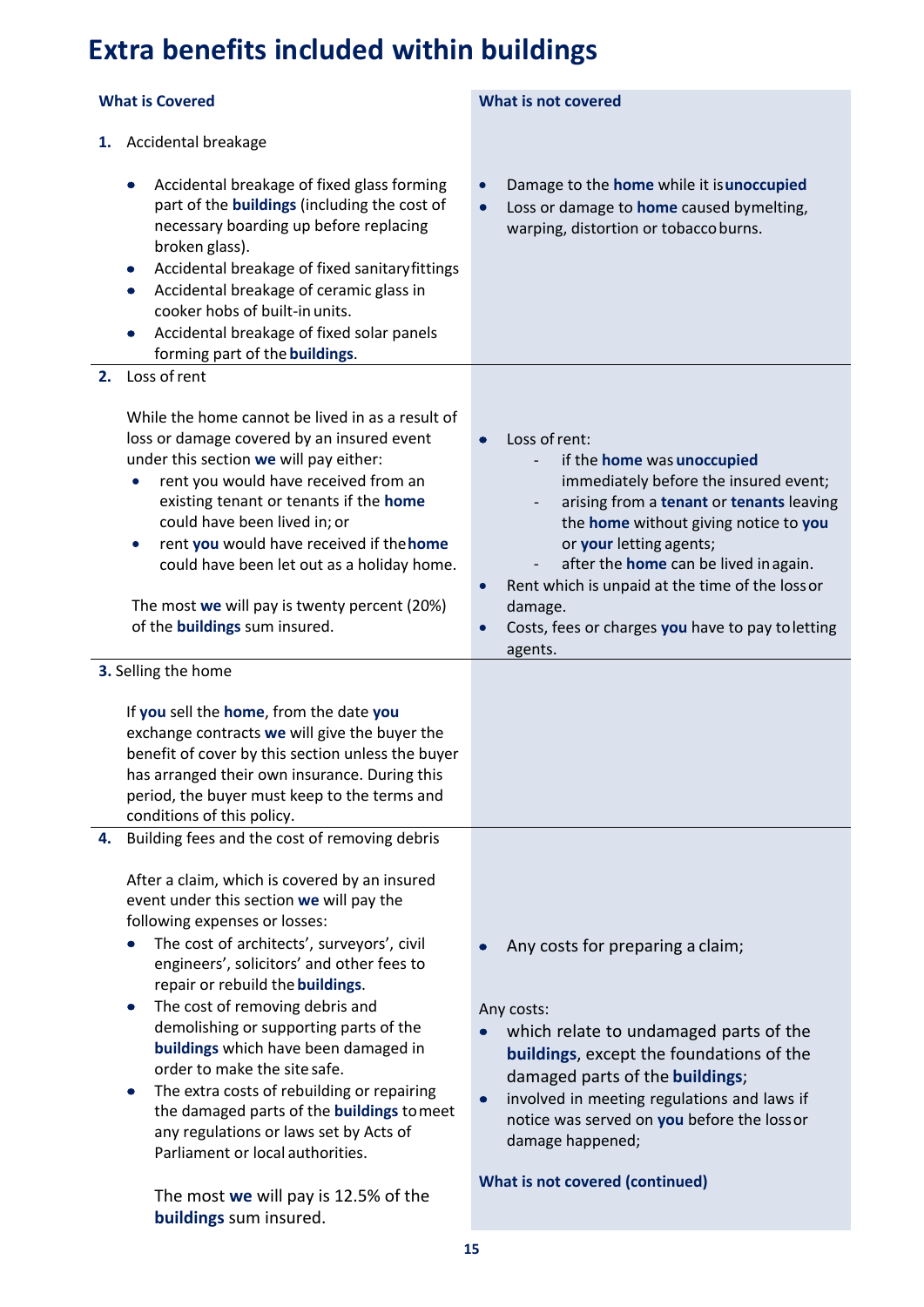| <b>What is covered</b><br>5. Accidental damage to underground cables,<br>pipes and tanks |                                                                                                                                                                                                    |                                                  | <b>What is not covered</b>                                                                                                                                                                                                                             |
|------------------------------------------------------------------------------------------|----------------------------------------------------------------------------------------------------------------------------------------------------------------------------------------------------|--------------------------------------------------|--------------------------------------------------------------------------------------------------------------------------------------------------------------------------------------------------------------------------------------------------------|
| your care, custody or control.                                                           | Accidental damage to underground cables,<br>pipes and tanks serving the home which are in                                                                                                          | $\bullet$<br>$\bullet$<br>$\bullet$<br>$\bullet$ | <b>Excess of one hundred pounds (£100)</b><br>Damage while the home is unoccupied.<br>The cost of clearing blocked sewer pipes, drains,<br>soakaways, underground pipes or tanks.<br>Damage caused by subsidence or heave of the<br>land, or landslip. |
| 6. Metered water                                                                         |                                                                                                                                                                                                    |                                                  |                                                                                                                                                                                                                                                        |
| an insured event under this section.                                                     | Accidental leakage of metered water caused by                                                                                                                                                      | $\bullet$                                        | <b>Excess of fifty pounds (£50) unless the home is</b><br>let to a tenant or tenants when the excess will<br>be one hundred pounds (£100).                                                                                                             |
| (£1,000) in any one period of insurance.                                                 | The most we will pay is one thousand pounds                                                                                                                                                        | $\bullet$                                        | Loss while the home is unoccupied                                                                                                                                                                                                                      |
| section of cover.                                                                        | If you insure the buildings and contents under<br>this policy and make a claim for metered water<br>accidentally leaking, you can only receive a<br>payment under either the Buildings or Contents |                                                  |                                                                                                                                                                                                                                                        |
| incident.                                                                                | It is not possible to make a claim under the<br><b>Buildings and Contents sections for the same</b>                                                                                                |                                                  |                                                                                                                                                                                                                                                        |
| 7.<br>Locks and Keys                                                                     |                                                                                                                                                                                                    |                                                  |                                                                                                                                                                                                                                                        |
| cost of replacing keys and locks to:<br>home; and<br>an outside door of the home.        | If your keys are lost or stolen, we will pay up to<br>two hundred and fifty pounds (£250) for the<br>intruder alarms and safes installed in the                                                    | $\bullet$                                        | Loss or damage if the home is let by you toa<br>tenant or tenants<br>Loss or damage while the home is unoccupied                                                                                                                                       |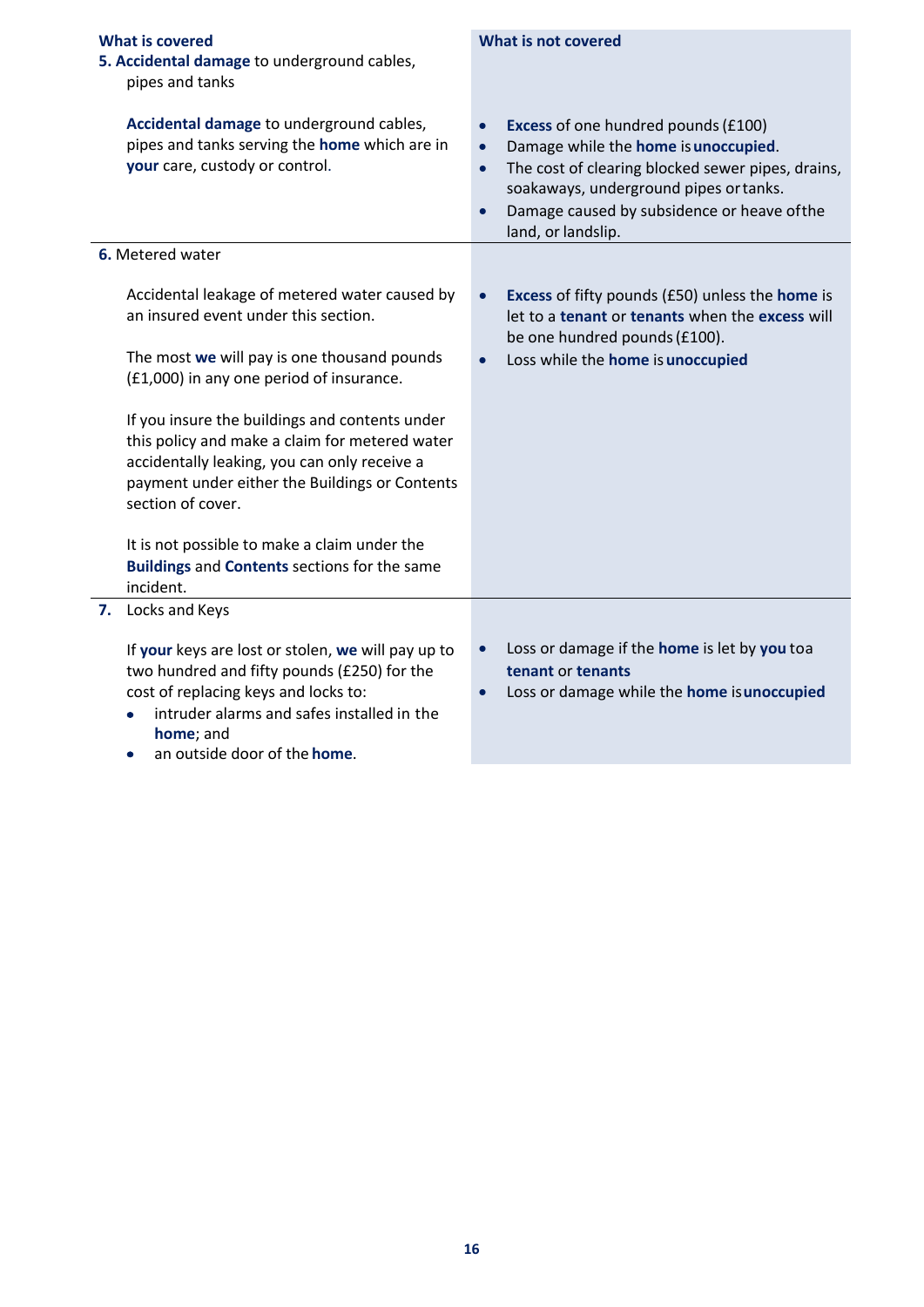## **Accidental Damage to Buildings**

**The schedule will show if this cover applies.** 

**What is covered**

**Accidental damage** to the **buildings.**

**We** will pay for **accidental damage** to the **buildings**.

#### **What is not covered**

- Excess of one hundred pounds (£100)
- Any damage caused by:
	- chewing, tearing, scratching or fouling by pets;
		- frost, the atmosphere, or fadingcaused by light;
	- the **buildings** moving, settling, shrinking, collapsing orcracking;
	- any process of cleaning, repairing, dyeing, renovating or maintaining the **buildings**; or
	- faulty workmanship, design or materials.
- Damage to:
	- domestic fuel tanks, hard tennis courts, swimming pools, hot tubs, jacuzzis, spas, terraces, patios, drives, paths, walls, fences, gates, roads, land, pavements, piers, jetties, bridges and culverts.
- Damage while the **home** is **unfurnished**, **unoccupied**, lent, let or sublet, or is not **selfcontained**.
- Damage shown under the 'What is not covered' part of:
	- 'Insured events 1 to 15'; and
	- 'Extra benefits included with this section.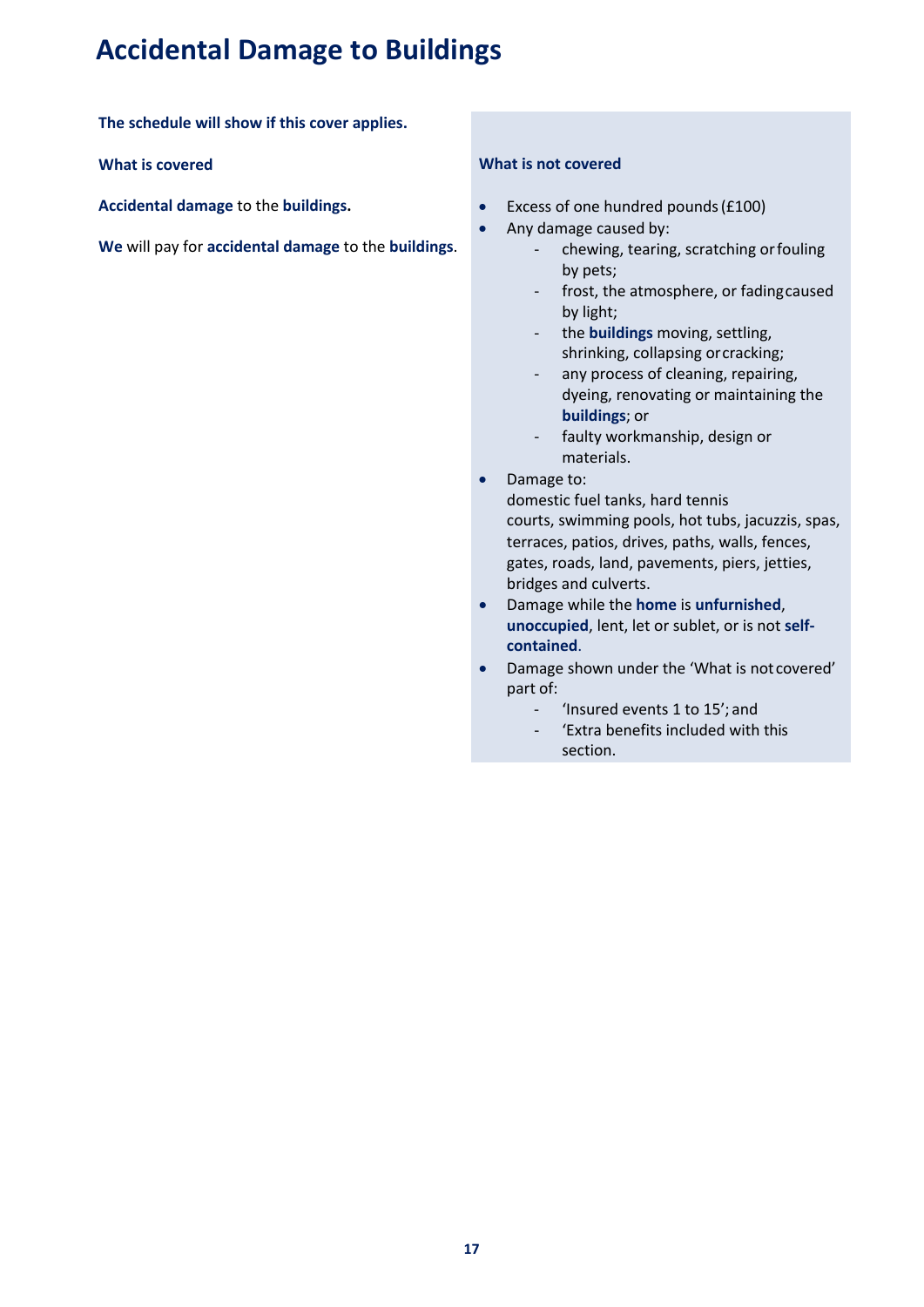# **Settling Claims**

**We** will decide whether to pay the cost of repairing or replacing the part of the **buildings** damaged or destroyed if:

- the sum insured is enough to pay to rebuild the**buildings**;
- the repair or rebuilding is carried out as soon as reasonably possible after **we** give **our** approval (other than emergency repairs, which should be carried out immediately);
- the **buildings** are in a good state of repair.

If the loss or damage to the **buildings** is not repaired or replaced as explained above, **we** will then decide to pay either:

- the cost of repairing or replacing the damage, less a deduction for wear and tear; or
- the difference between the rebuild value of the **home** immediately before the damage and its value after the damage providing **we** pay no more than the cost of rebuilding or reinstating the**buildings**.

**We** will not pay the cost of replacing any undamaged or unbroken item or parts of items forming part of a pair, set, suite or collection of the same type, colour or design if the damage happens to one particular area or to a specific part and replacements cannot be matched.

If **we** have discounted the premium for this section because **you** have not made any claims, **we** may reduce or remove the discount if **you** make a claim. The no claim discount is shown on the schedule.

#### **Sum insured**

The most **we** will pay under section one: Buildings is the sum insured shown on the schedule and adjusted in line with index-linking. This includes the extra expenses and fees listed under Extra benefit 4 'Building fees and the cost of removing debris' in section one: **Buildings**.

#### **Under-insurance**

If at the time of any loss or damage the cost of rebuilding the whole of the **buildings**, in a new condition similar in size, shape and form, is more than the sum insured for **buildings**, **we** will only pay for the loss or damage in the same proportion. For example, if the sum insured for **buildings** only covers two-thirds of the cost of rebuilding the **buildings**, **we** will only pay two-thirds of the claim.

#### **Maintaining the sum insured**

After **we** have settled a claim, **we** will automatically reinstate the sum insured, as long as **you** take any reasonable measures suggested to prevent any further loss or damage.

#### **Index linking**

The sum insured for **buildings** will be index-linked and will be adjusted in line with the changes in the House Rebuilding Cost Index produced by the Royal Institution of Chartered Surveyors or in line with any other index that **we** decide.

If **you** make a claim, index-linking will continue during the period when the repair or rebuilding is being carried out, as long as **you** take reasonable action for the repair or rebuilding to be carried out immediately.

**You** will not be charged for index-linking during the **period of insurance**. However, each time **your** insurance is renewed, a new premium will be calculated for the adjusted sum insured.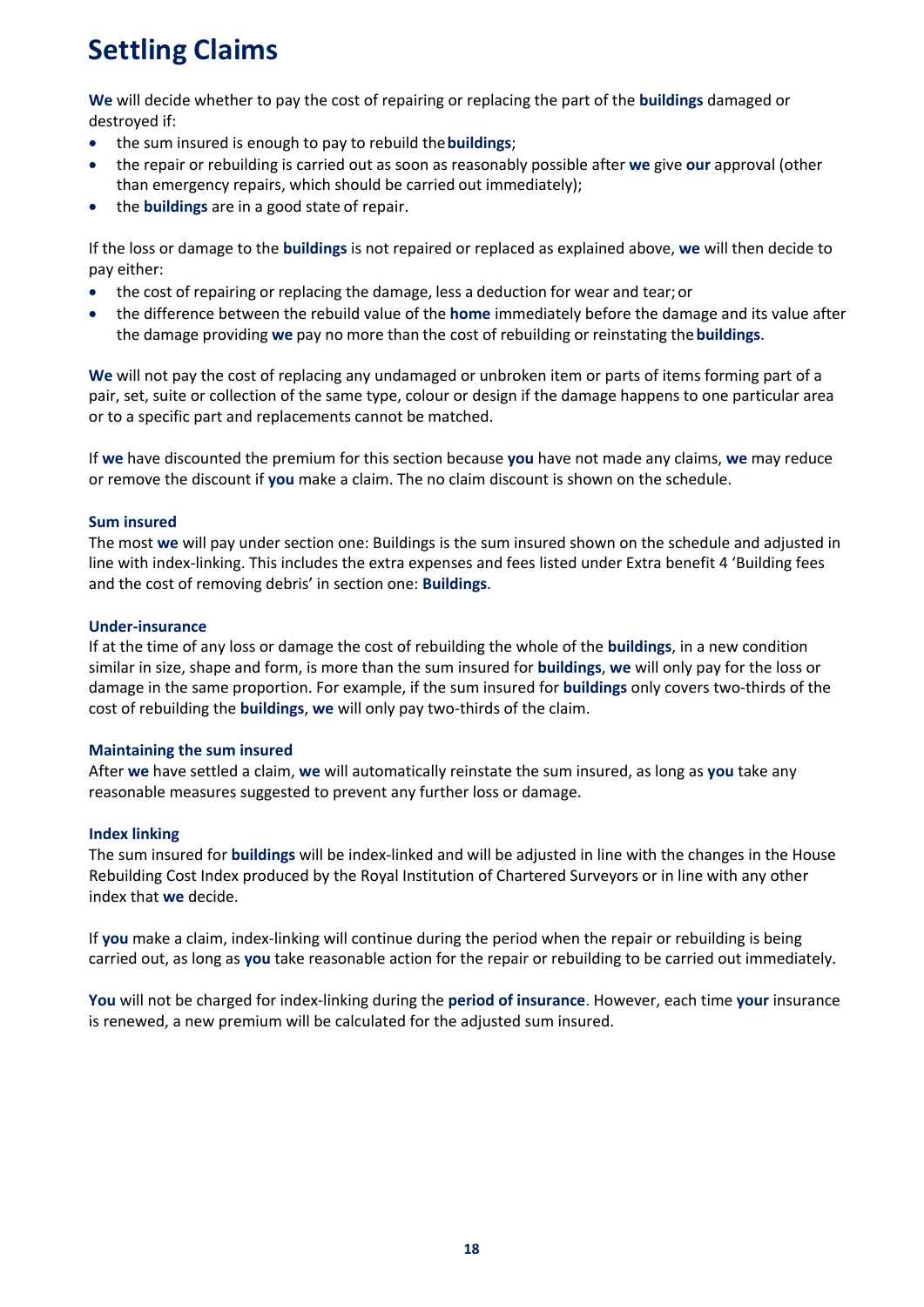## **Buildings Liability**

**For the purpose of this section, bodily injury will include death and disease.**

#### **What is covered**

## **Liability as the owner of the home**

**We** will insure **your** liability as owner to pay for accidents arising in and around the **home** during the **period of insurance**.

**We** will provide this cover if the accident results in:

- **bodily injury** to any person other than **you**,a **domestic employee** or **your workforce**; or
- loss or damage to property which **you** or **your domestic employees** or **your workforce** donot own or have responsibility for.

**We** will not pay more than two million pounds £2,000,000 for any one event plus any costs and expenses **we** have agreed to in writing.

If **you** die, **your** personal representatives will have the benefit of the cover under this section.

#### **What is not covered**

**You** are not covered for liability arising:

- as occupier of the **home**;
- from any agreement or contract unless**you** would have been legally liable anyway;
- from criminal acts:
- as a result of an assault, alleged assault ora deliberate, or malicious act;
- from owning or occupying of any land or buildings other than the **home**;
- where **you** are entitled to cover fromanother source;
- from any profession, trade or business;
- from paragliding or parascending;
- from **you**, **your workforce** or a **tenant**or **tenants** owning or using any:
	- power-operated lift;
	- electrically, mechanically, or powerassisted vehicles (including children's motorcycles and motor cars) or horsedrawn vehicles (other than domestic garden equipment not licensed forroad use);
	- aircraft, hang-gliders, drones, hovercraft, land- or sand-yachts, para karts, jet-skis or watercraft(other than rowing boats or canoes);
	- caravans or trailers.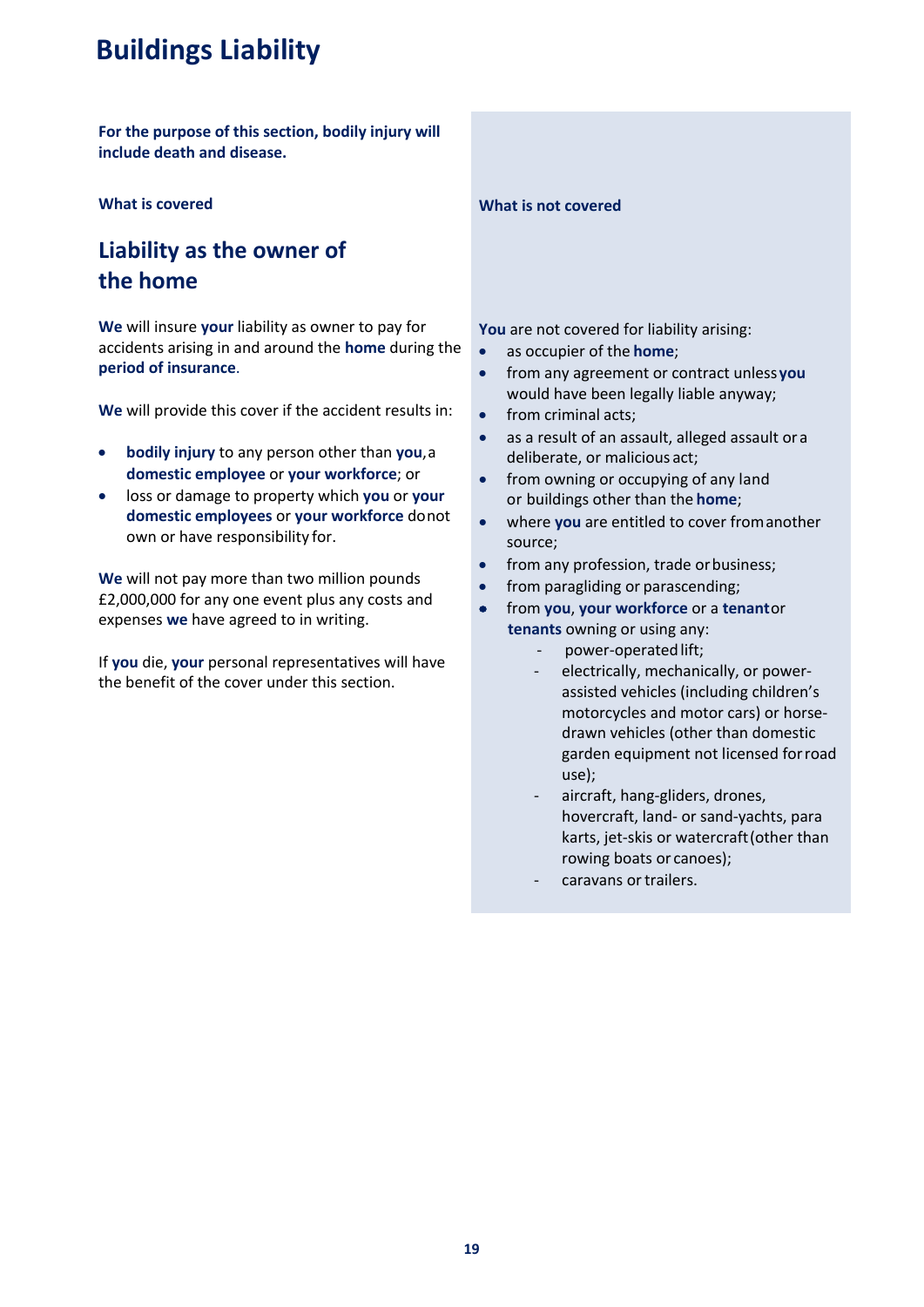## **Liability as the owner of your previous homes**

**We** will insure **your** liability under Section 3 of the Defective Premises Act 1972 or Section 5 of the Defective Premises (Northern Ireland) Order 1975 as owner of any previous **home**, for accidents happening in and around that **home** which result in:

- bodily injury to any person other than **you**, a member of **your family**, a **domesticemployee** or **your workforce**; or
- loss or damage to property which **you,** a member of **your family**, a **domesticemployee** or **your workforce** do not own or have responsibility for.

**We** will not pay more than two million pounds (£2,000,000) for any one event plus any costs and expenses **we** have agreed to in writing.

If **you** die, **your** personal representatives will have the benefit of the cover under thissection.

## **Accidents to your employees**

**We** will insure **your** liability to pay for accidental **bodily injury** to a member of **your workforce** arising in and around the **home** during the **period of insurance**

**We** will not pay more than five million pounds (£5,000,000) for any one

event plus any costs and expenses **we** have agreed to in writing.

If you die, **your** personal representatives will have the benefit of the cover under this section

**You** are not covered for liability arising:

- from an incident which happens over seven years after this insurance ends or the **home**was sold;
- from any cause for which **you**, a member of **your family**, or a **domestic employee** or **your workforce** are entitled to recover under another source:
- from the cost of correcting any fault or alleged fault;
- where a more recent insurance covers the liability.

• **Bodily injury** to any member of **your workforce** arising out of being carried in or on a vehicle Or entering or getting on or off a vehicles where any road traffic law says **you** must have insurance or security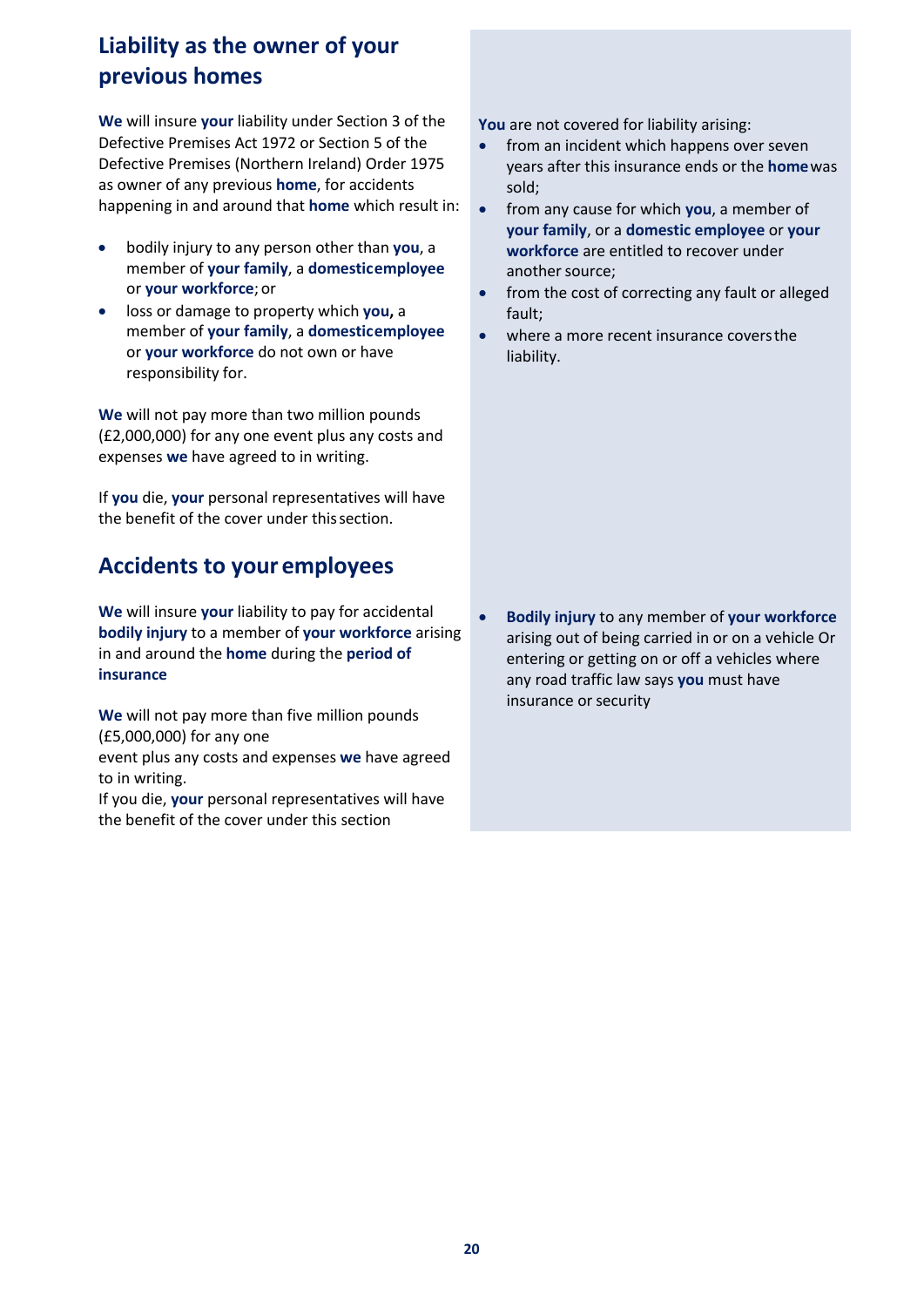## **Section Two: Contents**

| The Schedule will show if this cover applies.                                                                                                                                       |                                                                                                                                                                                                                                                                                                                                                                               |
|-------------------------------------------------------------------------------------------------------------------------------------------------------------------------------------|-------------------------------------------------------------------------------------------------------------------------------------------------------------------------------------------------------------------------------------------------------------------------------------------------------------------------------------------------------------------------------|
| <b>What is covered</b>                                                                                                                                                              | <b>What is not covered</b>                                                                                                                                                                                                                                                                                                                                                    |
| <b>Insured events</b>                                                                                                                                                               |                                                                                                                                                                                                                                                                                                                                                                               |
| Loss or damage to the contents during the period<br>of insurance caused by the following.                                                                                           | <b>Excess</b> of one hundred pounds (£100).                                                                                                                                                                                                                                                                                                                                   |
| 1. Fire and smoke.                                                                                                                                                                  | Loss or damage caused by warping, melting,<br>$\bullet$<br>scorching, distortion or tobacco burns unless<br>accompanied by flames.                                                                                                                                                                                                                                            |
| 2. Earthquake.                                                                                                                                                                      |                                                                                                                                                                                                                                                                                                                                                                               |
| 3. Explosion.                                                                                                                                                                       |                                                                                                                                                                                                                                                                                                                                                                               |
| 4. Lightning.                                                                                                                                                                       |                                                                                                                                                                                                                                                                                                                                                                               |
| 5. Aircraft and other flying objects or anything<br>dropped from them.                                                                                                              | Loss or damaged caused by a drone that is<br>$\bullet$<br>being operated under your control.                                                                                                                                                                                                                                                                                  |
| 6. Riot, civil commotion, strikes and labour or<br>political disturbances.                                                                                                          |                                                                                                                                                                                                                                                                                                                                                                               |
| 7. Being hit by any vehicle, train or animal.                                                                                                                                       | Loss or damage caused by pets or animals<br>$\bullet$<br>under your control.                                                                                                                                                                                                                                                                                                  |
| 8. Breakage or collapse of radio or television<br>aerials, fixed satellite dishes their fittings or<br>masts                                                                        |                                                                                                                                                                                                                                                                                                                                                                               |
| 9. Falling trees or branches, telegraph poles or<br>lamp posts.                                                                                                                     | Loss or damage caused by cutting down or<br>$\bullet$<br>trimming trees or branches.                                                                                                                                                                                                                                                                                          |
| 10. Theft or attempted theft.                                                                                                                                                       | Loss or damage:<br>$\bullet$<br>caused by you, your guests, lodgers,<br>tenants or workforce;<br>while the home is unoccupied;<br>while the home is lent, let or sublet or is<br>not self-contained or if the home is let<br>by you to a tenant or tenants, unless<br>there has been forced and violent entry<br>into or exit out of the home.                                |
| 11. Malicious acts or vandalism.                                                                                                                                                    | Loss or damage:<br>$\bullet$<br>caused by you, your workforce, your<br>guests or lodgers;<br>caused by a tenant or tenants for any<br>amount over five thousand pounds<br>(£5,000) in respect of any one incident.<br>while the home is unoccupied                                                                                                                            |
| 12. Flood                                                                                                                                                                           | Loss or damage caused by:<br>$\bullet$<br>frost;<br>underground water.<br>Loss or damage to property outside the home;<br>$\bullet$                                                                                                                                                                                                                                           |
| 13. Water or oil leaking or spilling from any fixed<br>domestic water or heating installation,<br>swimming pool, hot tub, jacuzzi, spa, aquarium,<br>washing machine or dishwasher. | <b>Excess</b> of three hundred and fifty pounds (£350)<br>$\bullet$<br>Loss or damage while the home is unoccupied<br>$\bullet$<br>Loss or damage:<br>$\bullet$<br>free standing hot tubs, Jacuzzis and spas;<br>to the installation itself;<br>if the installation is outdoors or in an<br>outbuilding, unless the installation is<br>connected to a domestic heating boiler |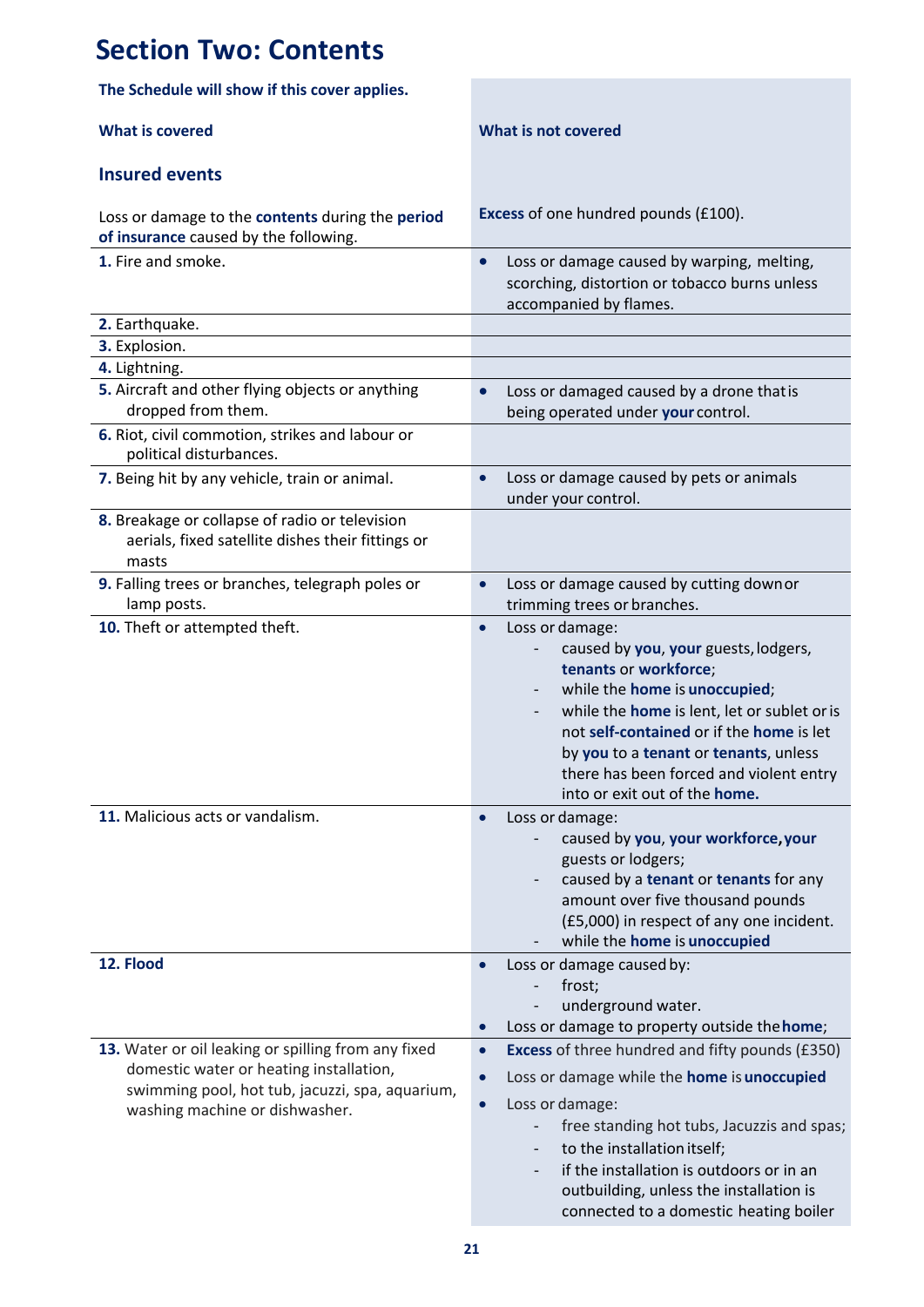| <b>What is covered (continued)</b>                                                | What is not covered (continued)                                                                |
|-----------------------------------------------------------------------------------|------------------------------------------------------------------------------------------------|
|                                                                                   | protected by a frost-stat device'                                                              |
|                                                                                   | The cost of the water or oil.                                                                  |
|                                                                                   | Loss or damage to the home caused by:                                                          |
|                                                                                   | Subsidence, heave or landslip;<br>$\overline{\phantom{a}}$                                     |
|                                                                                   | underground water.                                                                             |
| 14. Subsidence or heave of the site on which the<br>buildings stand, or landslip. |                                                                                                |
| 15. Storm                                                                         | Loss or damage:<br>$\bullet$<br>caused by frost;<br>-<br>to property outside the <b>home</b> . |
|                                                                                   |                                                                                                |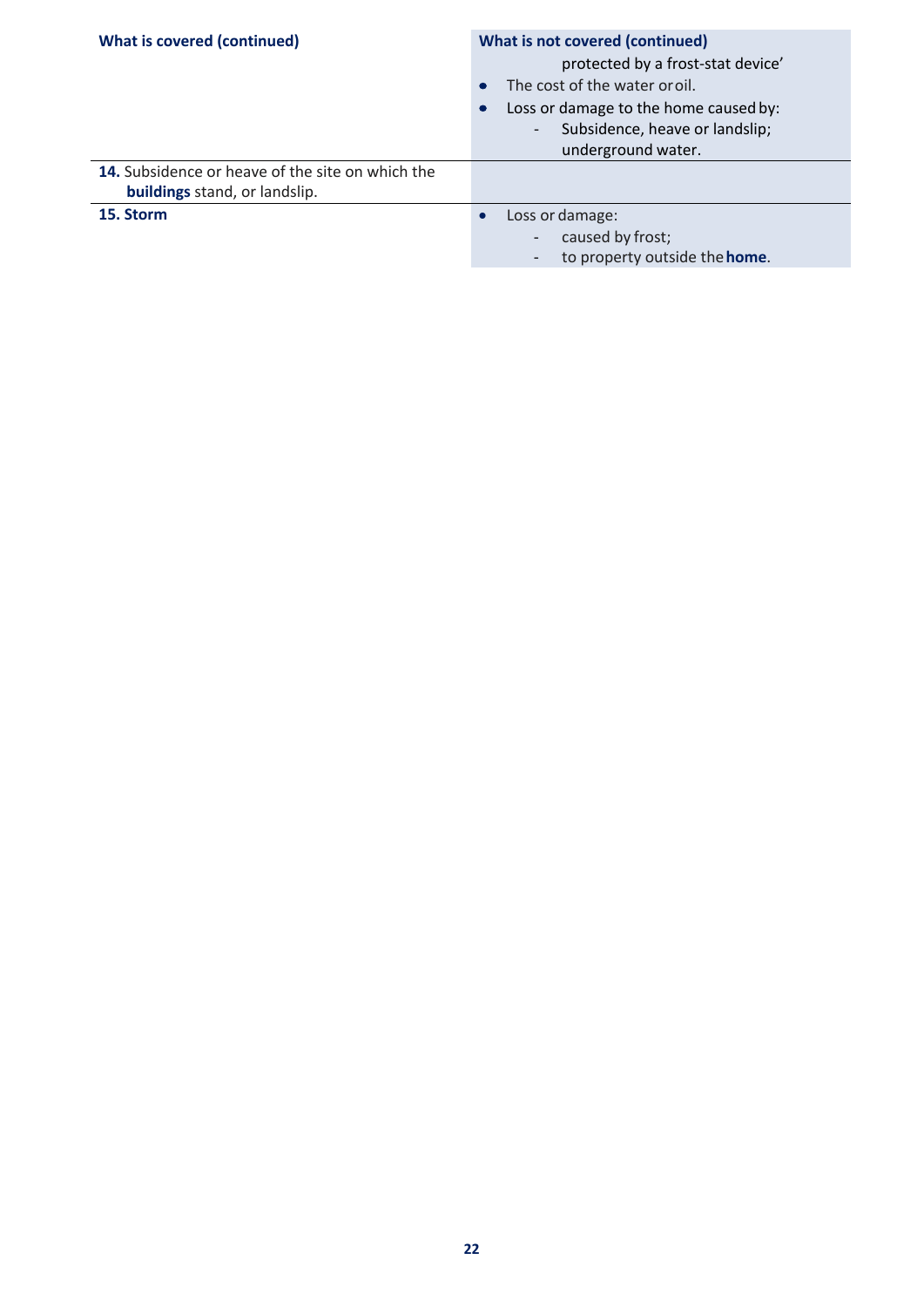## **Extra benefits included with contents**

#### **What is covered**

#### **1. Accidental breakage**

Accidental breakage of:

- glass tops and fixed glass infurniture;
- ceramic glass in cooker hobs; andmirrors.

**What is not covered**

- **Excess** of one hundred pounds(£100)
- Damage to the **home** while it is **unoccupied** Damage caused by chewing, tearing, scratching or fouling by pets.
- The cost of repairing, removing or replacing frames.
- Loss or damage caused by melting, warping, distortion and tobacco burns
- Loss or damage caused by over flowing baths.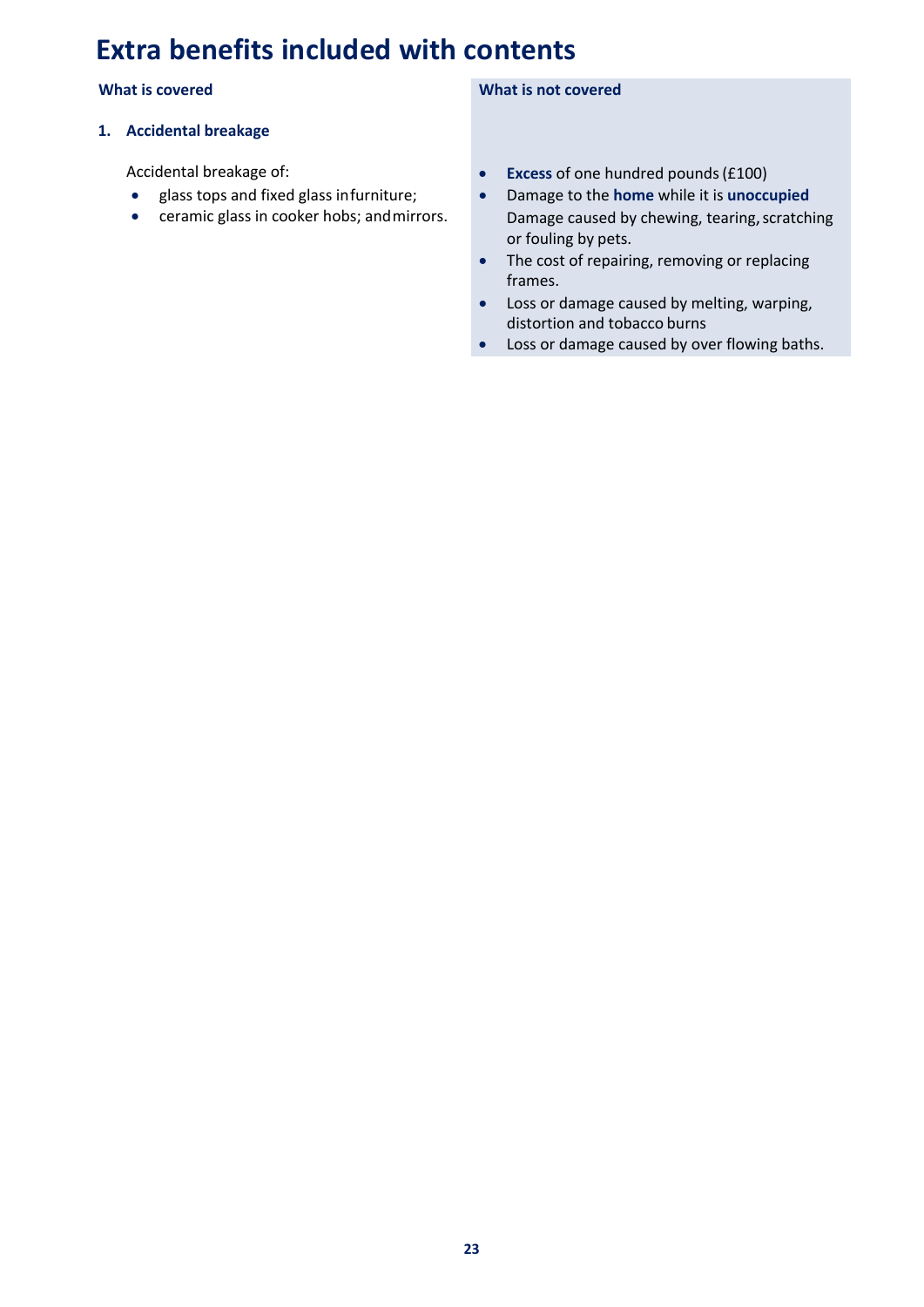## **Contents Liability**

**For the purpose of this section, bodily injury will include death and disease.**

#### **What is covered**

## **Liability as the owner of landlords contents**

**We** will insure **your** liability as owner of the **contents** to pay for accidents arising in and around the **home** during the **period of insurance**.

**We** will provide this cover if the accident results in:

- **bodily injury** to any person other than **you**,a **domestic employee** or **your workforce**; or
- loss or damage to property which **you** or **your domestic employees** or **your workforce** donot own or have a responsibility for.

**We** will not pay more than two million pounds (£2,000,000) for any one event plus any costs and expenses **we** have agreed to in writing.

If **you** die, **your** personal representatives will have the benefit of the cover under this section.

#### **What is not covered**

**You** are not covered for liability arising:

- as occupier of the **home**;
- from any agreement or contract unless**you** would have been legally liable anyway;
- from criminal acts:
- as a result of an assault, alleged assault ora deliberate, or malicious act;
- from owning or occupying of any land or buildings other than the **home**;
- where **you** are entitled to cover fromanother source;
- from any profession, trade or business;
- from paragliding or parascending;
- from **you**, **your workforce** or a **tenant**or **tenants** owning or using any:
	- power-operated lift;
	- electrically, mechanically, or powerassisted vehicles (including children's motorcycles and motor cars) or horsedrawn vehicles (other than domestic garden equipment not licensed forroad use);
	- aircraft, hang-gliders, drones, hovercraft, land- or sand-yachts, parakarts, jet-skis or watercraft(other than rowing boats or canoes);
	- caravans or trailers.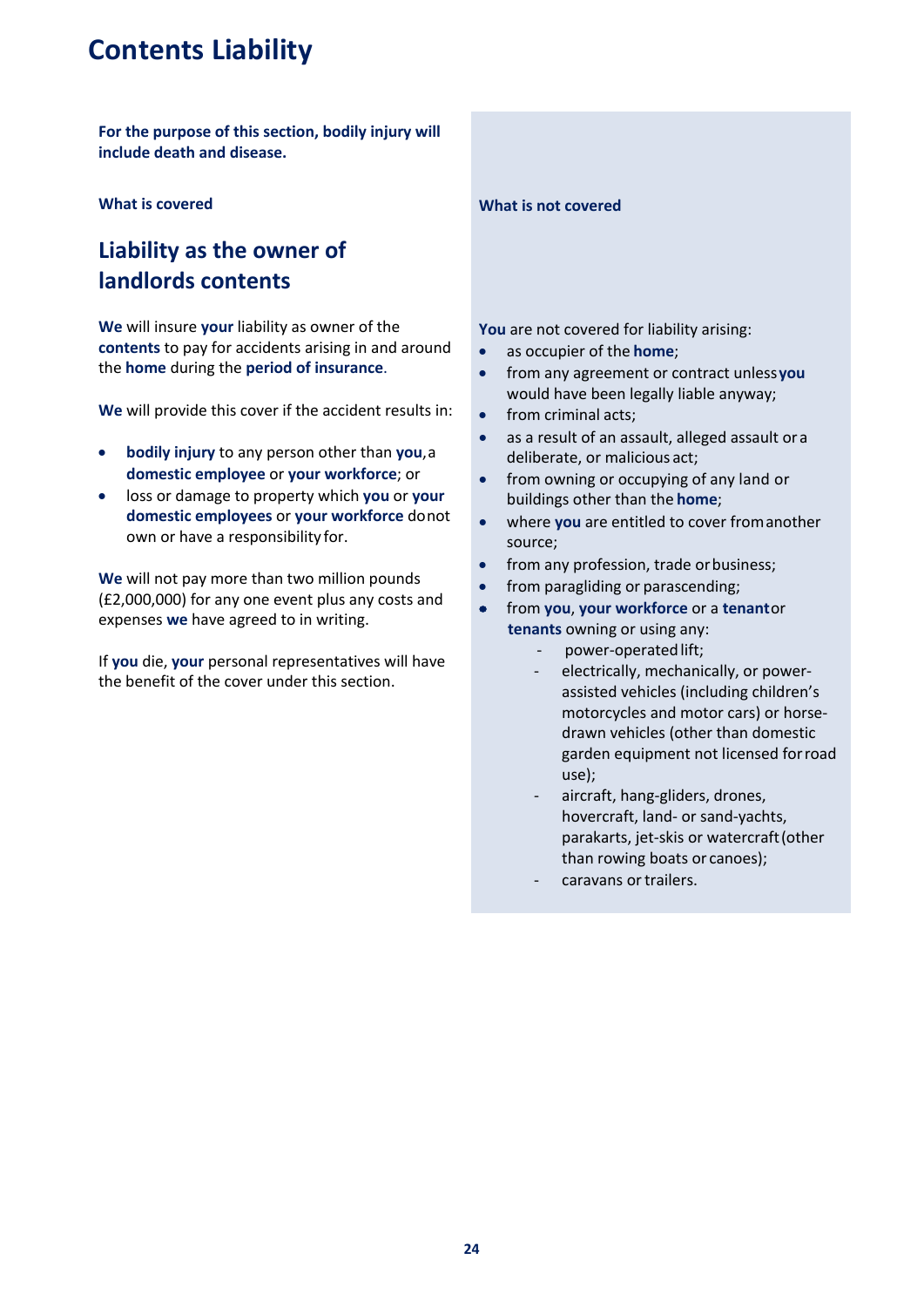## **Settling claims**

**We** will decide whether to pay the cost of repairing an item, or replacing it with a new item (in the same form and style) if it is lost or damaged beyond repair, except for clothing where **we** will take off an amount for wear and tear.

**We** will not pay the cost of replacing any undamaged or unbroken item or parts of items forming part of a pair, set, suite or collection of the same type, colour or design if the damage happens to one particular area or to a specific part and replacements cannot be matched.

If the premium for this section has been discounted because **you** have not made any claims, the premium may be reduced or removed and the acceptance criteria amended if **you** make a claim.

#### **Sum insured**

The most **we** will pay under section two: Contents is the sum insured for **contents** shown on the schedule, plus any index-linking.

#### **Under-insurance**

If at the time of loss or damage the full cost of replacing **your contents** as new is more than the sum insured for **contents**, **you** will have to pay a share of the claim. For example, if the sum insured for **contents** only covers two-thirds of the replacement value of **your contents**, **we** will only pay two-thirds of the claim.

#### **Maintaining the sums insured**

After a claim has been settled, the sums insured for **contents** will automatically be reinstated, as long as you take any reasonable measures suggested to prevent further loss or damage.

#### **Index linking**

The sum insured for **contents** will be index-linked. This means that the sum insured for **contents** will be adjusted in line with changes in the Durable Goods Price Index or in line with any other index that **we** decide.

If **you** make a claim, the index-linking will continue during the period when the repair or replacement is being carried out, as long as **you** take reasonable action for the repair or replacement to be carried out immediately.

There will be no charge for index-linking during the **period of insurance**. However, each time **your** insurance is renewed, a new premium for the adjusted sum insured will be calculated.

#### **Proof of value and ownership**

To help **you** make a claim, it is recommend that **you** keep receipts and guarantees.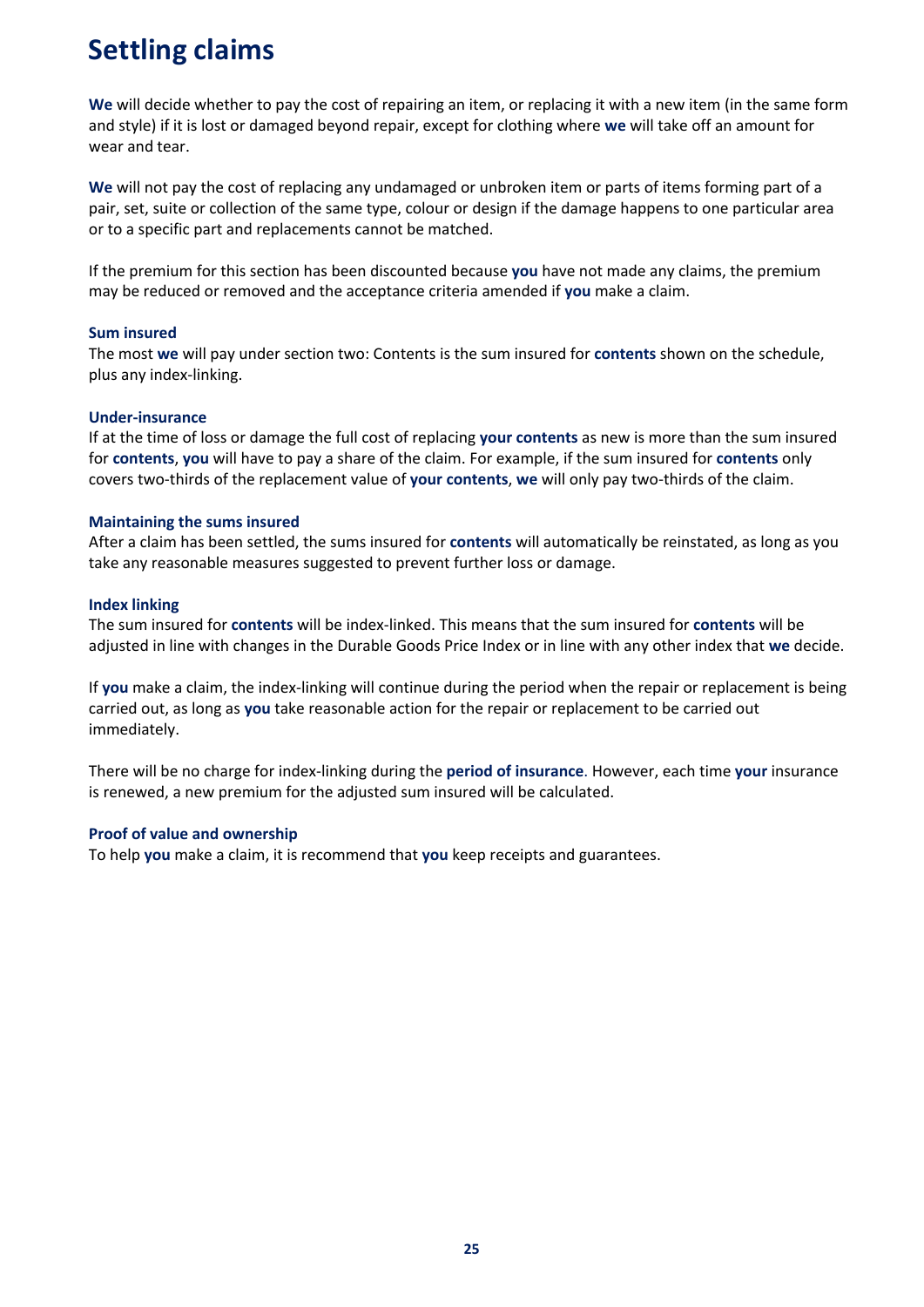## **General exclusions**

#### **The following exclusions apply to the whole of your insurance.**

This insurance does not cover:

- direct or indirect loss or damage to anyproperty;
- any legal liability;
- costs and expenses; or
- death or injury to any person; caused by, contributed to, or arising from, the following:
- **1.** Radioactive contamination from:
	- ionising radiation or contamination from any nuclear fuel, or from any nuclear waste arising from burning nuclear fuel; or the radioactive, toxic, explosive or other dangerous effect of any explosive nuclear equipment or part of thatequipment.
- **2.** War, invasion, civil war, revolution and any similar event.
- **3.** Loss of value after **we** have made a claim payment.
- **4.** Pressure waves from aircraft and other flying objects travelling at or above the speed ofsound.
- **5.** Pollution or contamination of air, water or soil, unless the pollution or contamination is directly caused by an event which is sudden, identifiable, unintended and unexpected. The whole event must happen at a specific time and place during the **period ofinsurance**.

**We** will not cover claims arising from pollution or contamination which happen as a result of deliberately releasing substances, or as a result of leaks, other than water or oil leaking or spilling from **your** fixed domestic water or heating systems.

- **6.** Computer viruses or electronic data being erased or corrupted or the cost of reinstating lost data. In this exclusion, computer virus means an instruction from an unauthorised source that corrupts data and which spreads over a computer system ornetwork.
- **7.** wear, tear or gradual deterioration; wet rot or dry rot or mould; spoilage, decay or decomposition; corrosion or rust; oxidation; erosion; leakage; any other gradually occurring loss; existing defects; dampness or dryness of atmosphere; condensation; smog or fog; or extremes or changes in atmospheric temperature.
- **8.** Mechanical or electrical breakdown unless a cause not otherwise excluded occurs and then only for the damage caused by such ensuing cause.
- **9.** Loss or damaged caused moths, termites or other insects and vermin.
- **10.** Deception (when someone persuades you to give or sell them your belongings by misleading you) unless the only deception is getting into the home.
- **11.** Any accident, injury, loss or damage caused deliberately , maliciously or will fully by you, your family, guests or tenants except for the cover provided by Sections 1 and 2 paragraph 11 and unless such an action is to save a life or prevent **bodily injury**
- **12.** Any losses that are not directly associated with the incident that caused **you** to claim.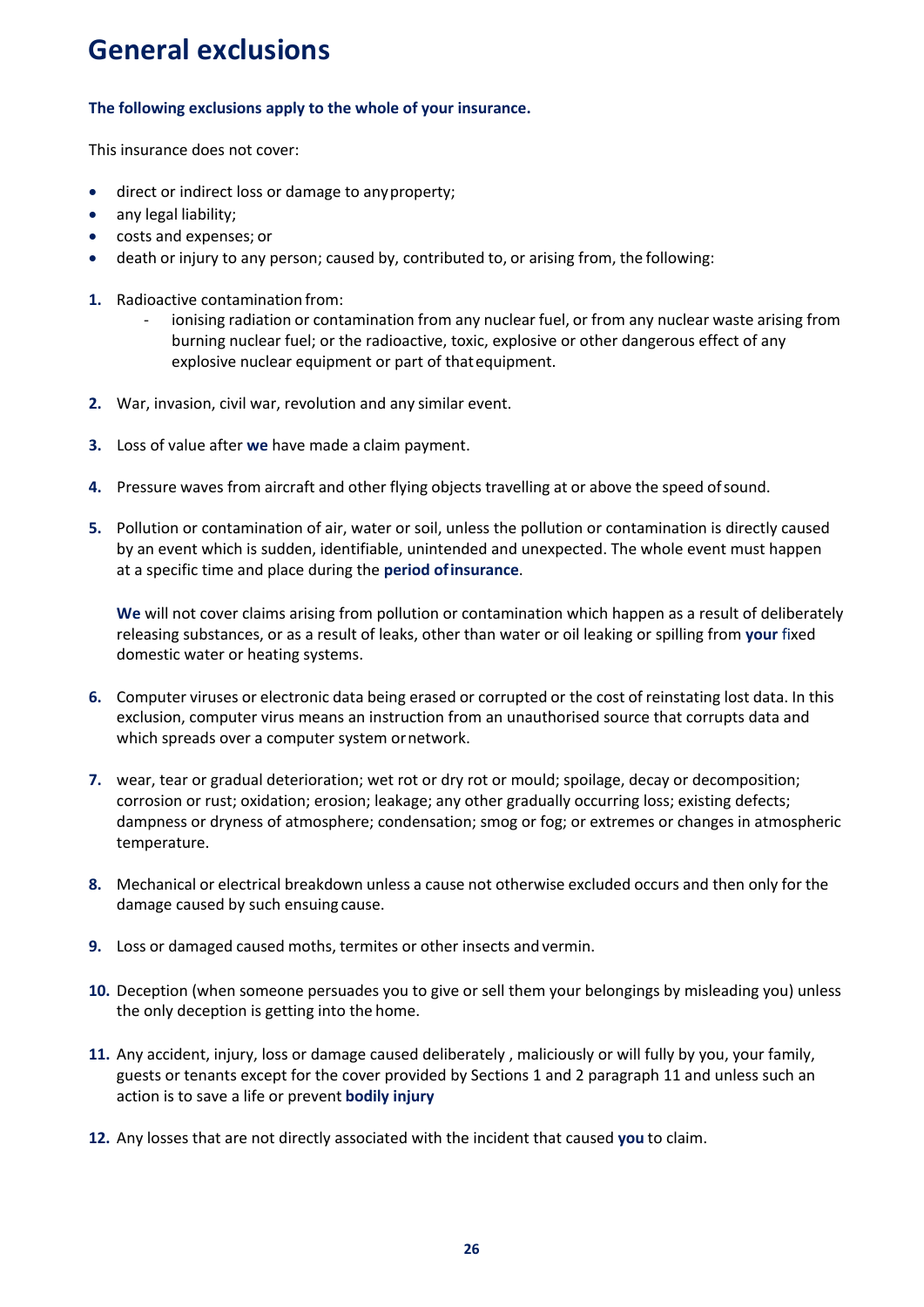**13.** Loss, damage, cost or expense of whatsoever nature directly or indirectly caused by, resulting from or in connection with any act of terrorism regardless of any other cause or event contributing concurrently or in any other sequence to the loss.

For the purpose of this exclusion an "act of terrorism" means the use of biological, chemical, radioactive and/or nuclear pollution or contamination or explosion and/or the threat thereof, by any person or group of persons whether acting alone or on behalf of or in connection with any organisation(s) or government(s) committed for political, religious, ideological or similar purposes including the intention to influence any government and/or to put the public or any section of the public in fear. However, losses caused by or resulting from riot, riot attending a strike, civil commotion, and vandalism and malicious mischief are not excluded hereunder

- **14.** If, at the time of any loss, damage or liability covered under this insurance, **you** have any other insurance which covers the same loss, damage or liability, **we** will only pay their share of the claim even if the other insurer refuses the claim.
- **15.** This policy excludes any loss, damage, claim, liability (whether actual or alleged), any cost or expense of any type or any other sum, directly or indirectly arising out of, attributable to, or occurring concurrently or in any sequence with a **communicable disease** or the fear or threat (whether actual or perceived) of a **communicable disease**.

For the avoidance of doubt, the loss, cost, damage, liability, expense or any other amount that is excluded here includes any cost to clean-up, detoxify, remove, monitor or test for a **communicable disease** or any property that is affected by a **communicable disease***.*

This exclusion applies to all sections, all covers and all parts of this policy. Nothing else in this policy will override this exclusion.

(Please note that **communicable disease** includes both Covid-19 and other diseases and its full meaning is as shown in the definition for it in the Definitions section.)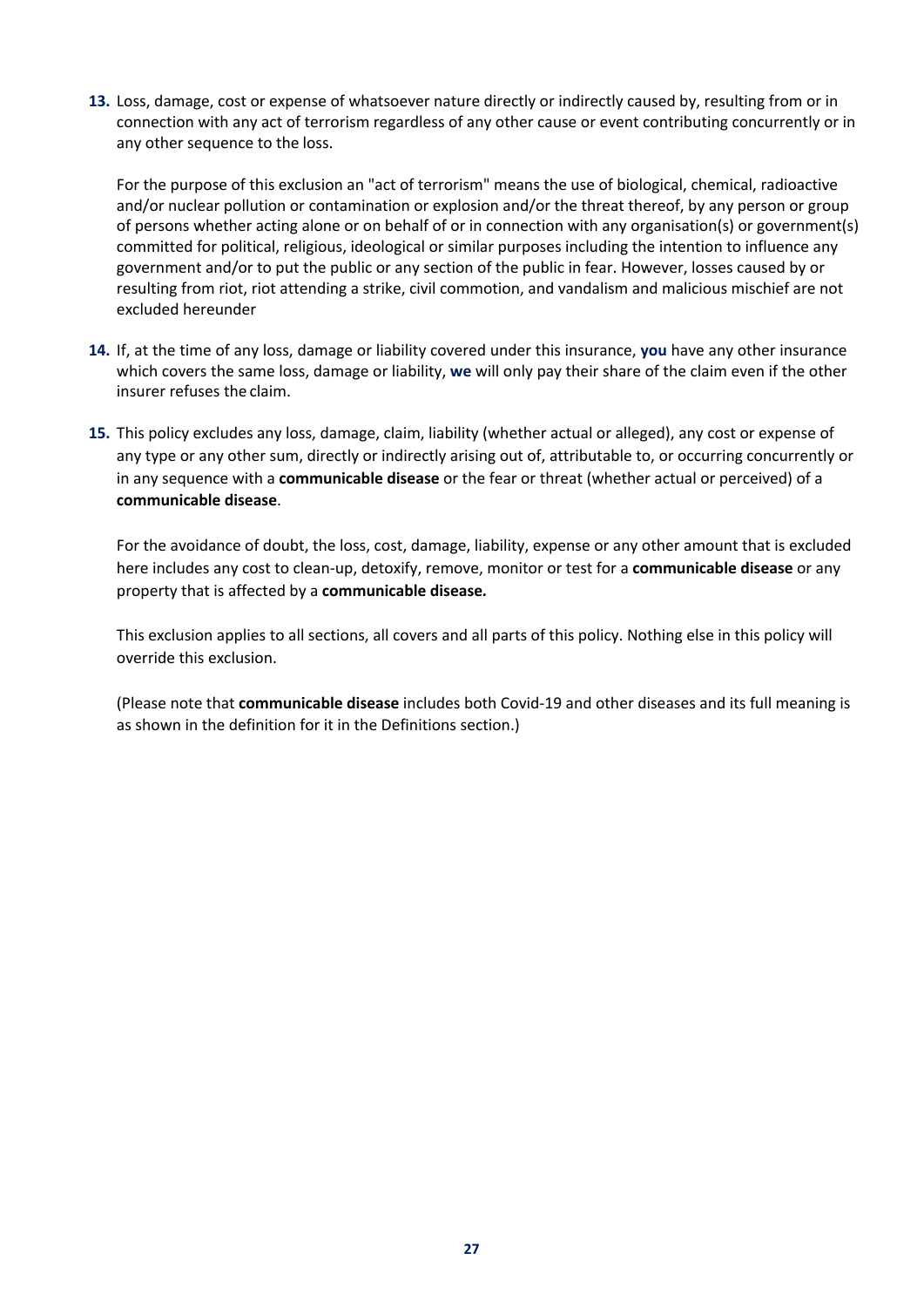## **General conditions**

The following conditions apply to the whole of **your** insurance. **You** and any other person entitled to benefit under this policy must keep to its terms, conditions and endorsements. If **you** do not keep to these conditions **we** may cancel the policy, refuse or withdraw from any claim if its non-compliance is relevant to the loss **you**  have suffered, claim back from **you**, costs paid by us during your claim or do all of the above.

#### **1. Reasonable care**

You must keep your property in a good condition and state of repair, and take all reasonable care to prevent loss or damage, accident, bodily injury or legal proceedings. If legal proceedings are under way, you must tell your broker immediately and take all reasonable steps to reduce the costs of these proceedings.

#### **2. Telling us about a change**

You must tell your broker immediately about any change in the information given to them which is relevant to this policy. If you do not, your policy may not be valid or may not cover you fully.

#### **Examples of changes you must make your broker aware of are;**

- change of address
- structural alterations to your home
- if your home will be unoccupied orunfurnished
- if you intend to let or sublet your home or your home is no longer occupied solely by you and your family
- if you no longer intend to use your home as your mainresidence
- if you or your family have been declared bankrupt or been subject to bankruptcy proceedings
- if you or your family have received a County Court Judgment, police caution or been convicted with any offence other than drivingoffences

We have the right to alter the premium, change any terms and conditions or cancel this policy following a change.

#### **3. Claims**

When there is a claim or possible claim, you must tell **us** in writing as soon as possible.

For loss or damage claims, you must provide (at your own expense) any documents, information and evidence that is requested. You must also tell the police immediately if the loss is caused by riot, malicious acts, theft or any attempted theft, or is being made as a result of loss of property outside your home.

You must take all reasonable steps to recover any lost property and to prevent any further loss or damage.

For liability claims, you must provide any statement of claim, legal process or other communication (without answering them) as soon as you receive it. Do not discuss, negotiate, pay, settle, admit or deny any claim without our written permission.

#### **4. Our rights after aclaim**

We may enter any building where loss or damage has happened, take possession of the insured damaged property, and deal with any salvage in a reasonable way. However, **you** must not abandon any property.

Before or after we pay **your** claim under this policy, they may take over, defend or settle any claim in your name.

We can also take proceedings, at their own expense and for their own benefit, to recover any payment they have made under this policy.